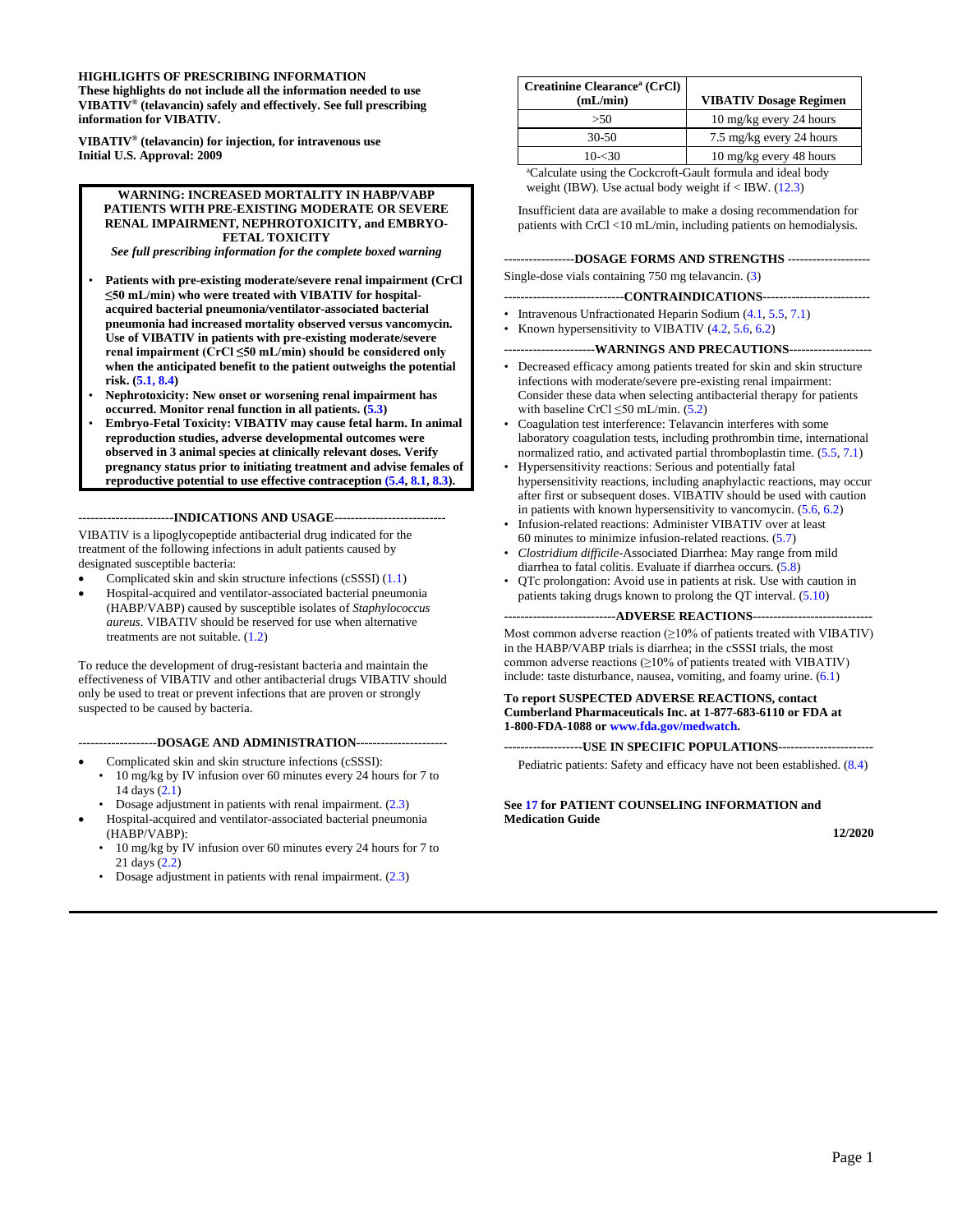#### **FULL PRESCRIBING INFORMATION: CONTENTS**

#### **WARNING: INCREASED MORTALITY IN HABP/VABP PATIENTS WITH PRE-EXISTING MODERATE OR SEVERE RENAL IMPAIRMENT, NEPHROTOXICITY, POTENTIAL ADVERSE DEVELOPMENTAL OUTCOMES**

#### **[1](#page-2-3) INDICATIONS AND USAGE**

- [1.1](#page-2-0) Complicated Skin and Skin Structure Infections<br>1.2 HABP/VABP
- HABP/VABP
- [1.3](#page-2-4) Usage

#### **[2](#page-2-5) DOSAGE AND ADMINISTRATION**

- [2.1](#page-2-2) Complicated Skin and Skin Structure Infections<br>2.2 HABP/VABP
- [2.2](#page-3-1) HABP/VABP<br>2.3 Patients with B
- [2.3](#page-3-0) Patients with Renal Impairment<br>2.4 Preparation and Administration
- Preparation and Administration

#### **[3](#page-4-2) DOSAGE FORMS AND STRENGTHS**

#### **[4](#page-4-6) CONTRAINDICATIONS**

- [4.1](#page-4-3) Intravenous Unfractionated Heparin Sodium<br>4.2 Known Hypersensitivity to VIBATIV
- Known Hypersensitivity to VIBATIV

#### **[5](#page-4-7) WARNINGS AND PRECAUTIONS**

- [5.1](#page-4-0) Increased Mortality in Patients with HABP/VABP and Preexisting Moderate/Severe Renal Impairment (CrCl ≤50  $mL/min$
- [5.2](#page-4-5) Decreased Clinical Response in cSSSI Patients with Preexisting Moderate/Severe Renal Impairment (CrCl ≤50 mL/min)
- 
- [5.3](#page-4-1) Nephrotoxicity<br>5.4 Pregnant Wome [5.4](#page-5-0) Pregnant Women and Women of Childbearing Potential
- [5.5](#page-5-1) Coagulation Test Interference<br>5.6 Hypersensitivity Reactions
- 
- [5.6](#page-5-2) Hypersensitivity Reactions<br>5.7 Infusion-Related Reactions
- [5.7](#page-5-3) Infusion-Related Reactions<br>5.8 Clostridium difficile-Associ [5.8](#page-6-0) *Clostridium difficile*-Associated Diarrhea
- [5.9](#page-6-3) Development of Drug-Resistant Bacteria<br>5.10 QTc Prolongation
- QTc Prolongation

#### **[6](#page-6-4) ADVERSE REACTIONS**

- [6.1](#page-6-2) Clinical Trials Experience
- [6.2](#page-8-0) Postmarketing Experience

#### **[7](#page-9-2) DRUG INTERACTIONS**

- [7.1](#page-9-1) Drug-Laboratory Test Interactions
- **[8](#page-9-3) USE IN SPECIFIC POPULATIONS**
	- [8.1](#page-9-0) Pregnancy
	- [8.2](#page-9-4) Lactation<br>8.3 Females a
	- [8.3](#page-10-1) Females and Males of Reproductive Potential<br>8.4 Pediatric Use
	- [8.4](#page-10-0) Pediatric Use<br>8.5 Geriatric Use
	- Geriatric Use
	- [8.6](#page-10-3) Patients with Renal Impairment<br>8.7 Patients with Henatic Impairment Patients with Hepatic Impairment
- **[10](#page-11-1) OVERDOSAGE**
- 

# **[11](#page-11-2) DESCRIPTION**

#### **[12](#page-12-0) CLINICAL PHARMACOLOGY**

- [12.1](#page-12-1) Mechanism of Action<br>12.2 Pharmacodynamics
- Pharmacodynamics
- [12.3](#page-13-0) Pharmacokinetics<br>12.4 Microbiology
- Microbiology

#### **[13](#page-16-0) NONCLINICAL TOXICOLOGY**

- [13.1](#page-16-1) Carcinogenesis, Mutagenesis, Impairment of Fertility
- [13.2](#page-16-2) Animal Toxicology and/or Pharmacology

#### **[14](#page-16-3) CLINICAL STUDIES**

- [14.1](#page-16-4) Complicated Skin and Skin Structure Infections<br>14.2 HABP/VABP HABP/VABP
- **[16](#page-19-1) HOW SUPPLIED/STORAGE AND HANDLING**
- 
- **[17](#page-19-0) PATIENT COUNSELING INFORMATION**

\*Sections or subsections omitted from the full prescribing information are not listed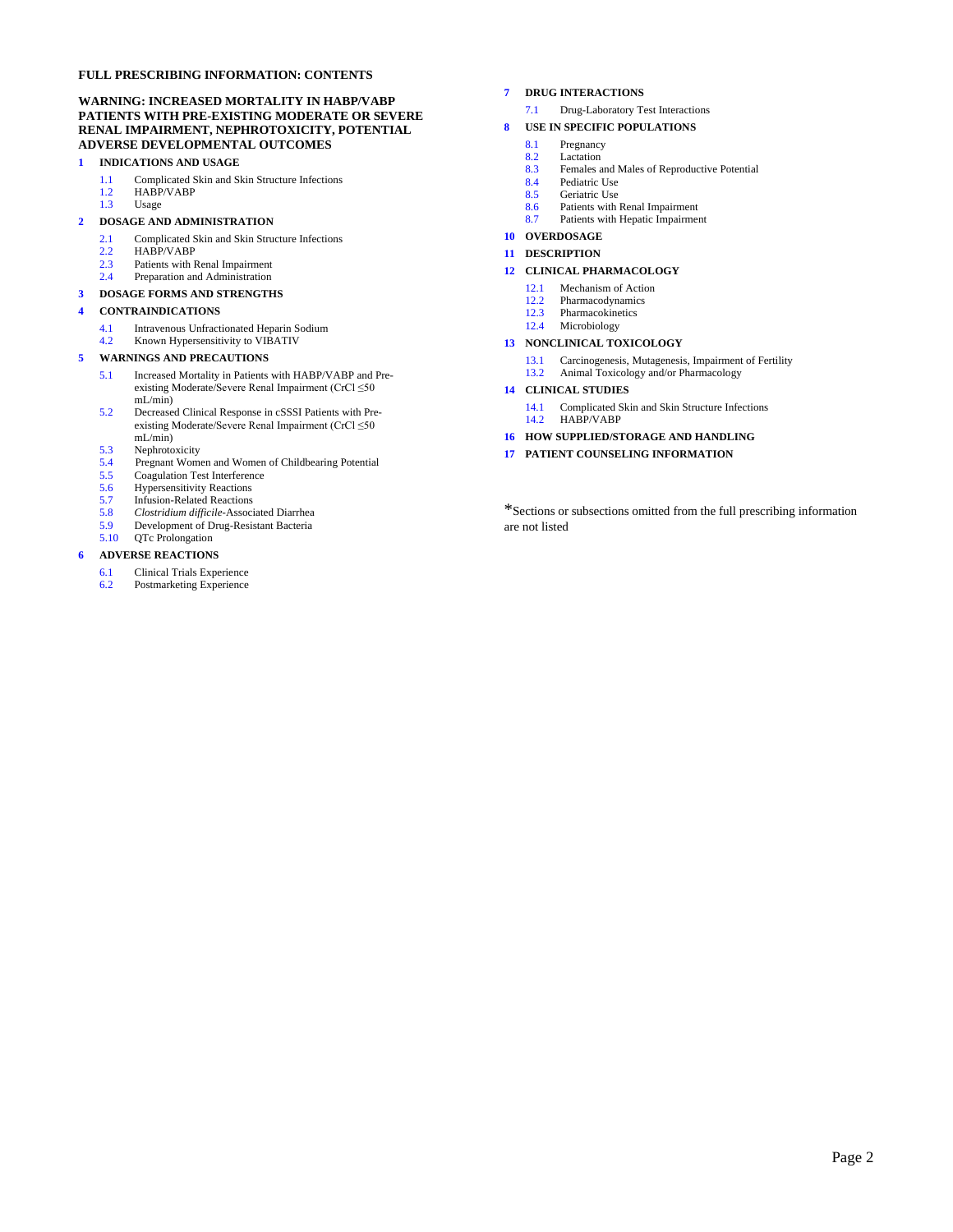## **WARNING: INCREASED MORTALITY IN HABP/VABP PATIENTS WITH PRE-EXISTING MODERATE OR SEVERE RENAL IMPAIRMENT, NEPHROTOXICITY, POTENTIAL ADVERSE DEVELOPMENTAL OUTCOMES**

- **Patients with pre-existing moderate/severe renal impairment (CrCl ≤ 50 mL/min) who were treated with VIBATIV for hospital-acquired bacterial pneumonia/ventilator-associated bacterial pneumonia (HABP/VABP) had increased mortality observed versus vancomycin. Use of VIBATIV in patients with pre-existing moderate/severe renal impairment (CrCl ≤ 50 mL/min) should be considered only when the anticipated benefit to the patient outweighs the potential risk** *[see Warnings and Precautions [\(5.1,](#page-4-0) [8.4\)](#page-10-0)].*
- **Nephrotoxicity: New onset or worsening renal impairment has occurred. Monitor renal function in all patients** *[see Warnings and Precautions [\(5.3\)](#page-4-1)]***.**
- **Embryofetal Toxicity: VIBATIV may cause fetal harm. In animal reproduction studies, adverse developmental outcomes were observed in 3 animal species at clinically relevant doses. Verify pregnancy status in females of reproductive potential prior to initiating VIBATIV. Advise pregnant women of the potential risk to a fetus. Advise females of reproductive potential to use effective contraception during treatment with VIBATIV and for 2 days after the final dose** *[see Warnings and Precautions [\(5.1\)](#page-4-0), and Use in Specific Populations [\(8.1,](#page-9-0) [8.3\)](#page-10-1)].*

# <span id="page-2-3"></span>**1 INDICATIONS AND USAGE**

# <span id="page-2-0"></span>**1.1 Complicated Skin and Skin Structure Infections**

VIBATIV is indicated for the treatment of adult patients with complicated skin and skin structure infections (cSSSI) caused by susceptible isolates of the following Gram-positive microorganisms: *Staphylococcus aureus* (including methicillin-susceptible and -resistant isolates), *Streptococcus pyogenes*, *Streptococcus agalactiae*, *Streptococcus anginosus* group (includes *S. anginosus, S. intermedius,* and *S. constellatus)*, or *Enterococcus faecalis* (vancomycinsusceptible isolates only).

# <span id="page-2-1"></span>**1.2 HABP/VABP**

VIBATIV is indicated for the treatment of adult patients with hospital-acquired and ventilator-associated bacterial pneumonia (HABP/VABP), caused by susceptible isolates of *Staphylococcus aureus* (both methicillin-susceptible and -resistant isolates)*.* VIBATIV should be reserved for use when alternative treatments are not suitable.

### <span id="page-2-4"></span>**1.3 Usage**

Combination therapy may be clinically indicated if the documented or presumed pathogens include Gram-negative organisms.

Appropriate specimens for bacteriological examination should be obtained in order to isolate and identify the causative pathogens and to determine their susceptibility to telavancin. VIBATIV may be initiated as empiric therapy before results of these tests are known.

To reduce the development of drug-resistant bacteria and maintain the effectiveness of VIBATIV and other antibacterial drugs, VIBATIV should be used only to treat infections that are proven or strongly suspected to be caused by susceptible bacteria. When culture and susceptibility information are available, they should be considered in selecting or modifying antibacterial therapy. In the absence of such data, local epidemiology and susceptibility patterns may contribute to the empiric selection of therapy.

# <span id="page-2-5"></span>**2 DOSAGE AND ADMINISTRATION**

### <span id="page-2-2"></span>**2.1 Complicated Skin and Skin Structure Infections**

The recommended dosing for VIBATIV is 10 mg/kg administered over a 60-minute period in patients ≥18 years of age by intravenous infusion once every 24 hours for 7 to 14 days. The duration of therapy should be guided by the severity and site of the infection and the patient's clinical progress.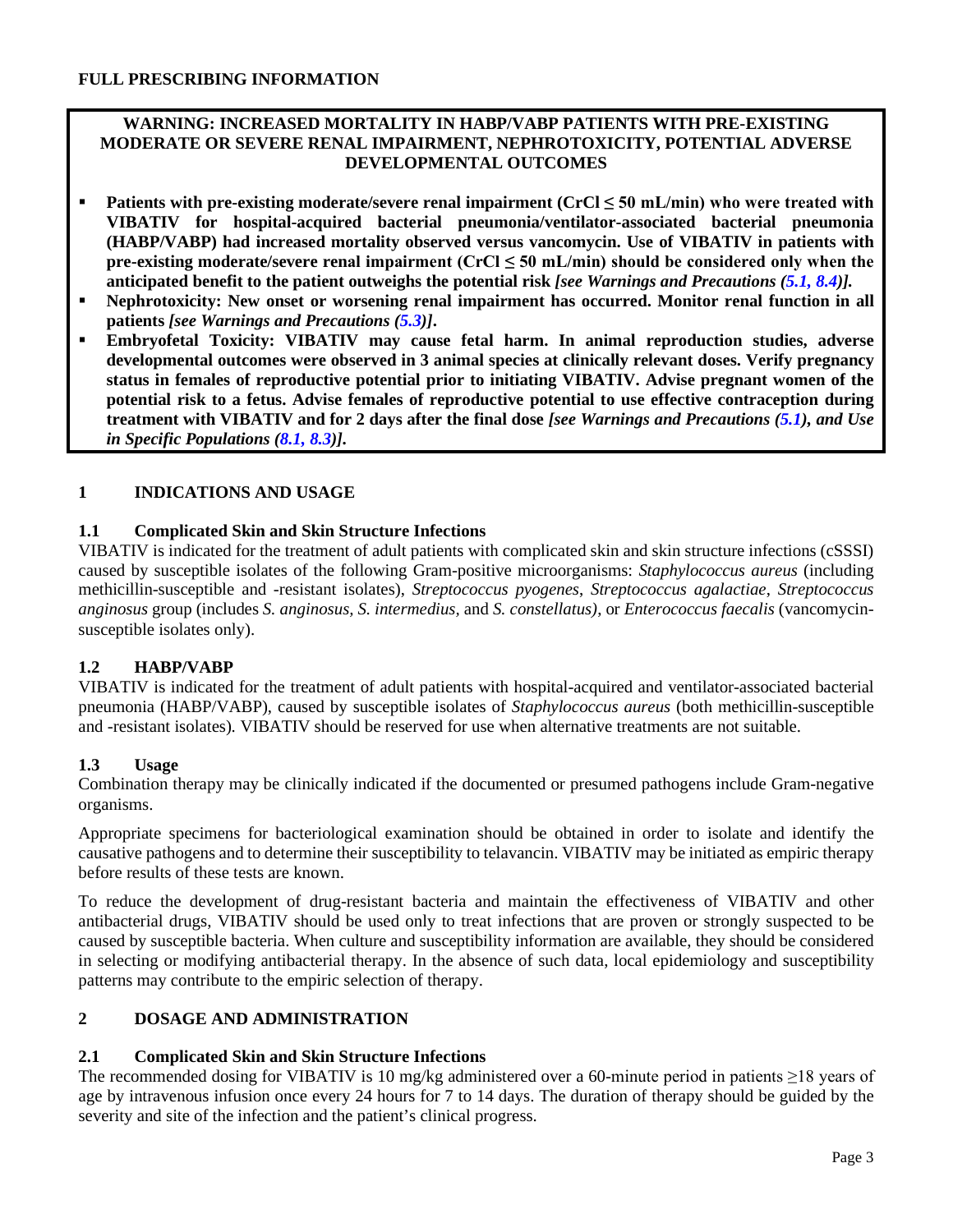## <span id="page-3-1"></span>**2.2 Hospital-Acquired Bacterial Pneumonia/Ventilator-Associated Bacterial Pneumonia (HABP/VABP)**

The recommended dosing for VIBATIV is 10 mg/kg administered over a 60-minute period in patients ≥18 years of age by intravenous infusion once every 24 hours for 7 to 21 days. The duration of therapy should be guided by the severity of the infection and the patient's clinical progress.

### <span id="page-3-0"></span>**2.3 Patients with Renal Impairment**

Because telavancin is eliminated primarily by the kidney, a dosage adjustment is required for patients whose creatinine clearance is ≤50 mL/min, as listed in Table 1 [*see Clinical Pharmacology [\(12.3\)](#page-13-0)*].

| l'able 1:<br>Dosage Adjustment in Adult Patients with Renal Impairment |                               |
|------------------------------------------------------------------------|-------------------------------|
| Creatinine Clearance <sup>a</sup> (CrCl) (mL/min)                      | <b>VIBATIV Dosage Regimen</b> |
| >50                                                                    | 10 mg/kg every 24 hours       |

| Table 1: Dosage Adjustment in Adult Patients with Renal Impairment |
|--------------------------------------------------------------------|
|                                                                    |

a Calculate using the Cockcroft-Gault formula and ideal body weight (IBW). Use actual body weight if it is less than IBW. (*[12.3](#page-13-0)*)

30-50 7.5 mg/kg every 24 hours 10-<30 10 mg/kg every 48 hours

There is insufficient information to make specific dosage adjustment recommendations for patients with end-stage renal disease (CrCl <10 mL/min), including patients undergoing hemodialysis.

### <span id="page-3-2"></span>**2.4 Preparation and Administration**

750 mg vial: Reconstitute the contents of a VIBATIV 750 mg vial with **45** mL of 5% Dextrose Injection, USP; Sterile Water for Injection, USP; or 0.9% Sodium Chloride Injection, USP. The resultant solution has a concentration of 15 mg/mL (total volume of approximately 50.0 mL).

To minimize foaming during product reconstitution, allow the vacuum of the vial to pull the diluent from the syringe into the vial. Do not forcefully inject the diluent into the vial. Do not forcefully shake the vial and do not shake final infusion solution.

The following formula can be used to calculate the volume of reconstituted VIBATIV solution required to prepare a dose:

### **Telavancin dose (mg) = 10 mg/kg or 7.5 mg/kg x patient weight (in kg)** (see Table 1)

#### **Volume of reconstituted solution (mL) = Telavancin dose (mg) 15 mg/mL**

For doses of 150 to 800 mg, the appropriate volume of reconstituted solution must be further diluted in 100 to 250 mL prior to infusion. Doses less than 150 mg or greater than 800 mg should be further diluted in a volume resulting in a final concentration of 0.6 to 8 mg/mL. Appropriate infusion solutions include: 5% Dextrose Injection, USP; 0.9% Sodium Chloride Injection, USP; or Lactated Ringer's Injection, USP. The dosing solution should be administered by intravenous infusion over a period of 60 minutes.

Reconstitution time is generally under 2 minutes, but can sometimes take up to 20 minutes. Mix thoroughly to reconstitute and check to see if the contents have dissolved completely. Parenteral drug products should be inspected visually for particulate matter prior to administration. Discard the vial if the vacuum did not pull the diluent into the vial.

Since no preservative or bacteriostatic agent is present in this product, aseptic technique must be used in preparing the final intravenous solution. Studies have shown that the reconstituted solution in the vial should be used within 12 hours when stored at room temperature or within 7 days under refrigeration at 2 to 8°C (36 to 46°F). The diluted (dosing) solution in the infusion bag should be used within 12 hours when stored at room temperature or used within 7 days when stored under refrigeration at 2 to 8°C (36 to 46°F). However, the total time in the vial plus the time in the infusion bag should not exceed 12 hours at room temperature and 7 days under refrigeration at 2 to 8°C (36 to 46°F). The diluted (dosing) solution in the infusion bag can also be stored at -30 to -10°C (-22 to 14°F) for up to 32 days.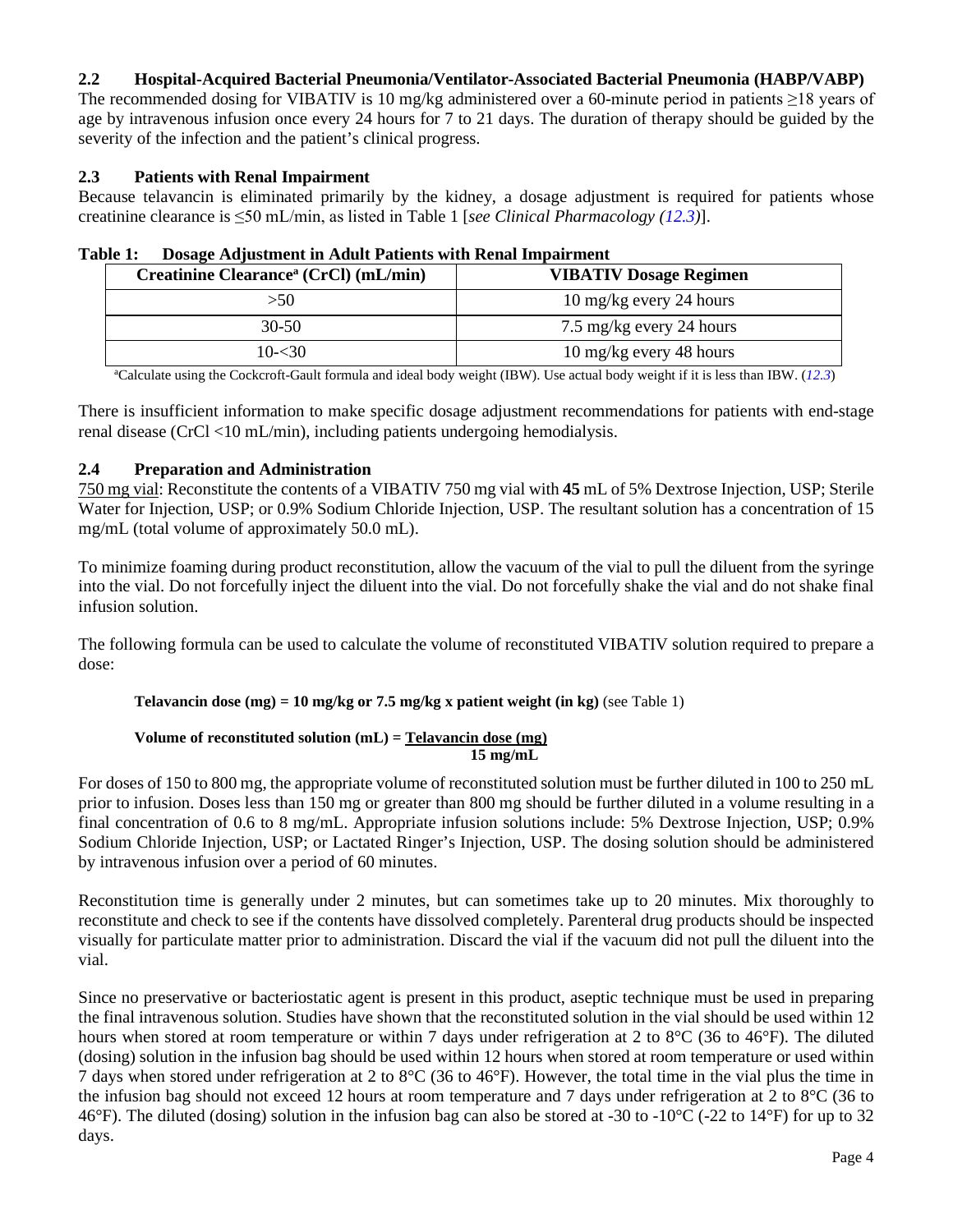VIBATIV is administered intravenously. Because only limited data are available on the compatibility of VIBATIV with other IV substances, additives or other medications should not be added to VIBATIV single-dose vials or infused simultaneously through the same IV line. If the same intravenous line is used for sequential infusion of additional medications, the line should be flushed before and after infusion of VIBATIV with 5% Dextrose Injection, USP; 0.9% Sodium Chloride Injection, USP; or Lactated Ringer's Injection, USP.

# <span id="page-4-2"></span>**3 DOSAGE FORMS AND STRENGTHS**

VIBATIV is supplied in single-dose vials containing 750 mg telavancin as a sterile, lyophilized powder.

# <span id="page-4-6"></span>**4 CONTRAINDICATIONS**

# <span id="page-4-3"></span>**4.1 Intravenous Unfractionated Heparin Sodium**

Use of intravenous unfractionated heparin sodium is contraindicated with VIBATIV administration because the activated partial thromboplastin time (aPTT) test results are expected to be artificially prolonged for 0 to 18 hours after VIBATIV administration [*see Warnings and Precautions [\(5.5\)](#page-5-1)* and *Drug Interactions [\(7.1\)](#page-9-1)*].

# <span id="page-4-4"></span>**4.2 Known Hypersensitivity to VIBATIV**

VIBATIV is contraindicated in patients with known hypersensitivity to telavancin.

# <span id="page-4-7"></span>**5 WARNINGS AND PRECAUTIONS**

# <span id="page-4-0"></span>**5.1 Increased Mortality in Patients with HABP/VABP and Pre-existing Moderate to Severe Renal Impairment (CrCl ≤50 mL/min)**

In the analysis of patients (classified by the treatment received) in the two combined HABP/VABP trials with preexisting moderate/severe renal impairment (CrCl <50 mL/min), all-cause mortality within 28 days of starting treatment was 95/241 (39%) in the VIBATIV group, compared with 72/243 (30%) in the vancomycin group. Allcause mortality at 28 days in patients without pre-existing moderate/severe renal impairment (CrCl >50 mL/min) was 86/510 (17%) in the VIBATIV group and 92/510 (18%) in the vancomycin group. Therefore, VIBATIV use in patients with baseline CrCl ≤50 mL/min should be considered only when the anticipated benefit to the patient outweighs the potential risk [*see Adverse Reactions [\(6.1\)](#page-6-2), Use in Specific Populations [\(8.4\)](#page-10-0)* and *Clinical Studies [\(14.2\)](#page-18-0)*]*.*

# <span id="page-4-5"></span>**5.2 Decreased Clinical Response in Patients with cSSSI and Pre-existing Moderate/Severe Renal Impairment (CrCl** ≤**50 mL/min)**

In a subgroup analysis of the combined cSSSI trials, clinical cure rates in the VIBATIV-treated patients were lower in patients with baseline CrCl ≤50 mL/min compared with those with CrCl >50 mL/min (Table 2). A decrease of this magnitude was not observed in vancomycin-treated patients. Consider these data when selecting antibacterial therapy for use in patients with cSSSI and with baseline moderate/severe renal impairment.

| .                     | Chinema Cure o , Fre empenis rechain millione | $\sim$               |
|-----------------------|-----------------------------------------------|----------------------|
|                       | VIBATIV $\%$ (n/N)                            | Vancomycin $% (n/N)$ |
| cSSSI Trials          |                                               |                      |
| $CrCl > 50$ mL/min    | 87.0% (520/598)                               | 85.9% (524/610)      |
| $CrCl \leq 50$ mL/min | 67.4% (58/86)                                 | 82.7% (67/81)        |

**Table 2: Clinical Cure by Pre-existing Renal Impairment – Clinically Evaluable Population**

# <span id="page-4-1"></span>**5.3 Nephrotoxicity**

In both the HABP/VABP trials and the cSSSI trials, renal adverse events were more likely to occur in patients with baseline comorbidities known to predispose patients to kidney dysfunction (pre-existing renal disease, diabetes mellitus, congestive heart failure, or hypertension). The renal adverse event rates were also higher in patients who received concomitant medications known to affect kidney function (e.g., non-steroidal anti-inflammatory drugs, ACE inhibitors, and loop diuretics).

Monitor renal function (i.e., serum creatinine, creatinine clearance) in all patients receiving VIBATIV. Values should be obtained prior to initiation of treatment, during treatment (at 48- to 72-hour intervals or more frequently, if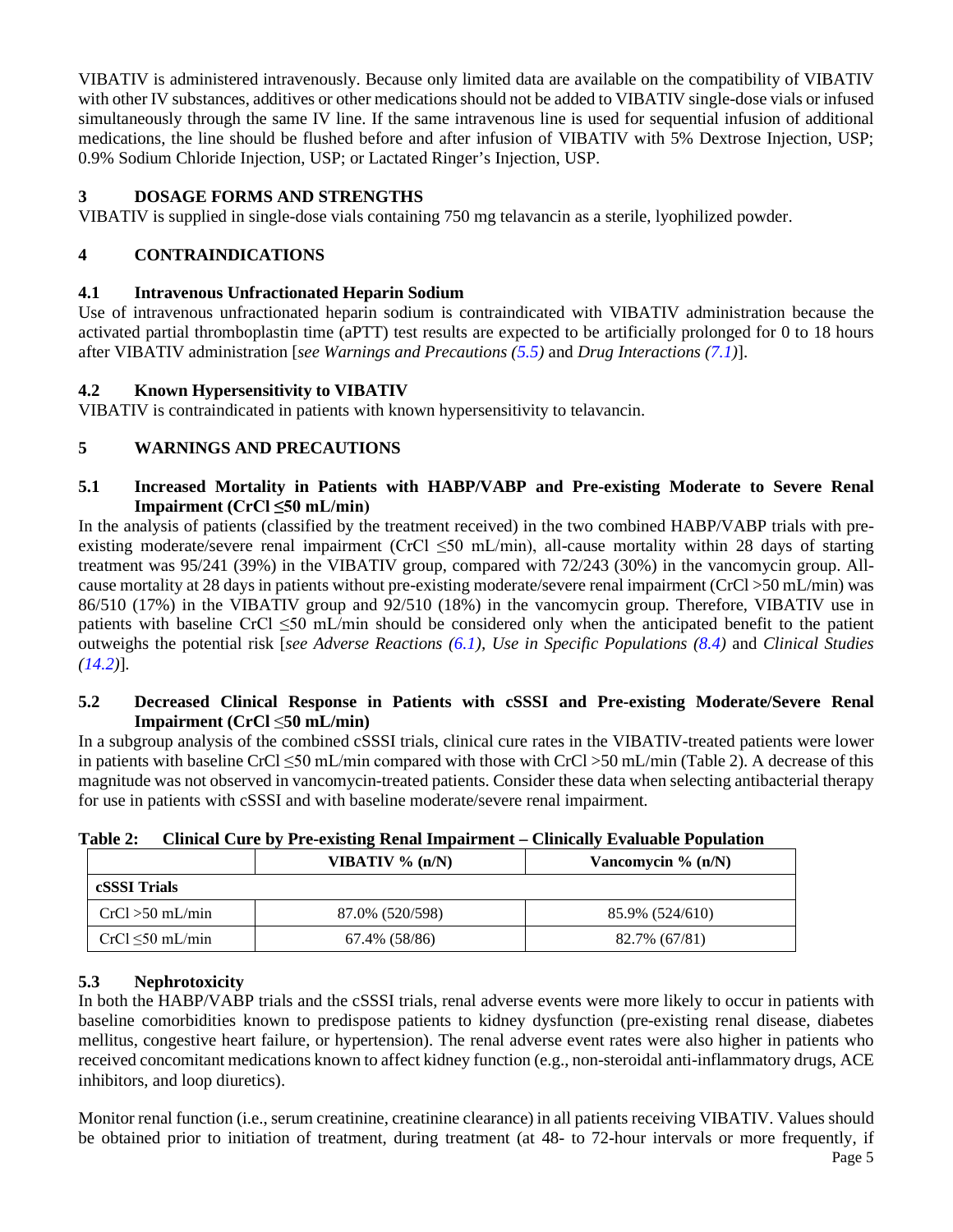clinically indicated), and at the end of therapy. If renal function decreases, the benefit of continuing VIBATIV versus discontinuing and initiating therapy with an alternative agent should be assessed [*see Dosage and Administration (*[2](#page-2-5)*), Adverse Reactions [\(6\)](#page-6-4),* and *Clinical Pharmacology [\(12.3\)](#page-13-0)*].

In patients with renal dysfunction, accumulation of the solubilizer hydroxypropyl-beta-cyclodextrin can occur [*see Patients with Renal Impairment [\(8.6\)](#page-10-3)* and *Clinical Pharmacology [\(12.3\)](#page-13-0)*].

# <span id="page-5-0"></span>**5.4 Embryo-Fetal Toxicity**

Based on findings in animal reproduction studies, VIBATIV may cause fetal harm. VIBATIV caused adverse developmental outcomes in 3 animal species at clinically relevant doses. Verify pregnancy status in females of reproductive potential prior to initiating VIBATIV. Advise pregnant women of the potential risk to a fetus. Advise females of reproductive potential to use effective contraception during treatment with VIBATIV and for 2 days after the final dose [*see Use in Specific Populations [\(8.1,](#page-9-0) [8.3\)](#page-10-1)*].

# <span id="page-5-1"></span>**5.5 Coagulation Test Interference**

Although telavancin does not interfere with coagulation, it interfered with certain tests used to monitor coagulation (Table 3), when conducted using samples drawn 0 to 18 hours after VIBATIV administration for patients being treated once every 24 hours. Blood samples for these coagulation tests should be collected as close as possible prior to a patient's next dose of VIBATIV. Blood samples for coagulation tests unaffected by VIBATIV may be collected at any time [*see Drug Interactions [\(7.1\)](#page-9-1)*].

For patients who require aPTT monitoring while being treated with VIBATIV, a non-phospholipid dependent coagulation test such as a Factor Xa (chromogenic) assay or an alternative anticoagulant not requiring aPTT monitoring may be considered.

| <b>Affected by Telavancin</b>                   | <b>Unaffected by Telavancin</b>                  |
|-------------------------------------------------|--------------------------------------------------|
| Prothrombin time/international normalized ratio | Thrombin time                                    |
| Activated partial thromboplastin time           | Whole blood (Lee-White) clotting time            |
| Activated clotting time                         | Platelet aggregation study                       |
| Coagulation based factor X activity assay       | Chromogenic anti-factor Xa assay                 |
|                                                 | Functional (chromogenic) factor X activity assay |
|                                                 | Bleeding time                                    |
|                                                 | D-dimer                                          |
|                                                 | Fibrin degradation products                      |

**Table 3: Coagulation Tests Affected and Unaffected by Telavancin**

No evidence of increased bleeding risk has been observed in clinical trials with VIBATIV. Telavancin has no effect on platelet aggregation. Furthermore, no evidence of hypercoagulability has been seen, as healthy subjects receiving VIBATIV have normal levels of D-dimer and fibrin degradation products.

# <span id="page-5-2"></span>**5.6 Hypersensitivity Reactions**

Serious and sometimes fatal hypersensitivity reactions, including anaphylactic reactions, may occur after first or subsequent doses. Discontinue VIBATIV at first sign of skin rash, or any other sign of hypersensitivity. Telavancin is a semi-synthetic derivative of vancomycin; it is unknown if patients with hypersensitivity reactions to vancomycin will experience cross-reactivity to telavancin. VIBATIV should be used with caution in patients with known hypersensitivity to vancomycin [*see Postmarketing Experience [\(6.2\)](#page-8-0)*].

# <span id="page-5-3"></span>**5.7 Infusion-Related Reactions**

VIBATIV is a lipoglycopeptide antibacterial agent and should be administered over a period of 60 minutes to reduce the risk of infusion-related reactions. Rapid intravenous infusions of the glycopeptide class of antimicrobial agents can cause "Red-man Syndrome"-like reactions including: flushing of the upper body, urticaria, pruritus, or rash. Stopping or slowing the infusion may result in cessation of these reactions.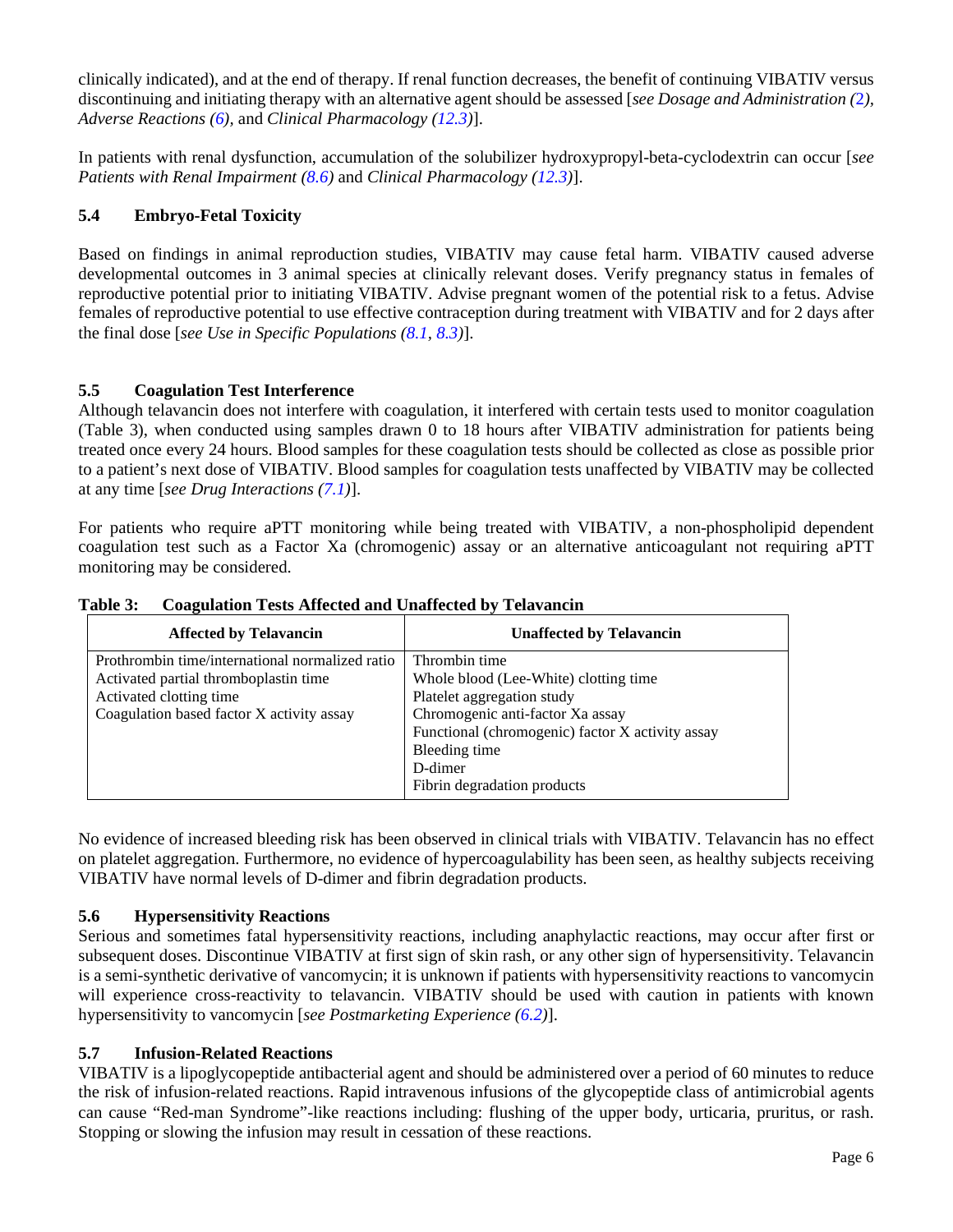## <span id="page-6-0"></span>**5.8** *Clostridium difficile***-Associated Diarrhea**

*Clostridium difficile*-associated diarrhea (CDAD) has been reported with nearly all antibacterial agents and may range in severity from mild diarrhea to fatal colitis. Treatment with antibacterial agents alters the flora of the colon and may permit overgrowth of *C. difficile*.

*C. difficile* produces toxins A and B which contribute to the development of CDAD. Hyper-toxin-producing strains of *C. difficile* cause increased morbidity and mortality, since these infections can be refractory to antimicrobial therapy and may require colectomy. CDAD must be considered in all patients who present with diarrhea following antibiotic use. Careful medical history is necessary because CDAD has been reported to occur more than 2 months after the administration of antibacterial agents.

If CDAD is suspected or confirmed, ongoing antibiotic use not directed against *C. difficile* may need to be discontinued. Appropriate fluid and electrolyte management, protein supplementation, antibiotic treatment of *C. difficile*, and surgical evaluation should be instituted as clinically indicated.

# <span id="page-6-3"></span>**5.9 Development of Drug-Resistant Bacteria**

Prescribing VIBATIV in the absence of a proven or strongly suspected bacterial infection is unlikely to provide benefit to the patient and increases the risk of the development of drug-resistant bacteria.

As with other antibacterial drugs, use of VIBATIV may result in overgrowth of nonsusceptible organisms, including fungi. Patients should be carefully monitored during therapy. If superinfection occurs, appropriate measures should be taken.

## <span id="page-6-1"></span>**5.10 QTc Prolongation**

In a study involving healthy volunteers, doses of 7.5 and 15 mg/kg of VIBATIV prolonged the QTc interval [*see Clinical Pharmacology [\(12.2\)](#page-12-2)*]. Caution is warranted when prescribing VIBATIV to patients taking drugs known to prolong the QT interval. Patients with congenital long QT syndrome, known prolongation of the QTc interval, uncompensated heart failure, or severe left ventricular hypertrophy were not included in clinical trials of VIBATIV. Use of VIBATIV should be avoided in patients with these conditions.

# <span id="page-6-4"></span>**6 ADVERSE REACTIONS**

The following serious adverse reactions are also discussed elsewhere in the labeling:

- Nephrotoxicity [*see Warnings and Precautions [\(5.3\)](#page-4-1)*]
- Infusion-related reactions [*see Warnings and Precautions [\(5.7\)](#page-5-3)*]
- *Clostridium difficile*-associated diarrhea [*see Warnings and Precautions [\(5.8\)](#page-6-0)*]

Because clinical trials are conducted under widely varying conditions, adverse reaction rates observed in the clinical trials of a drug cannot be directly compared to rates in the clinical trials of another drug and may not reflect the rates observed in practice.

# <span id="page-6-2"></span>**6.1 Clinical Trials Experience**

### *Complicated Skin and Skin Structure Infections*

The two Phase 3 cSSSI clinical trials (Trial 1 and Trial 2) for VIBATIV included 929 adult patients treated with VIBATIV at 10 mg/kg IV once daily. The mean age of patients treated with VIBATIV was 49 years (range 18-96). There was a slight male predominance (56%) in patients treated with VIBATIV, and patients were predominantly Caucasian (78%).

In the cSSSI clinical trials, <1% (8/929) patients who received VIBATIV died and <1% (8/938) patients treated with vancomycin died. Serious adverse events were reported in 7% (69/929) of patients treated with VIBATIV and most commonly included renal, respiratory, or cardiac events. Serious adverse events were reported in 5% (43/938) of vancomycin-treated patients, and most commonly included cardiac, respiratory, or infectious events. Treatment discontinuations due to adverse events occurred in 8% (72/929) of patients treated with VIBATIV, the most common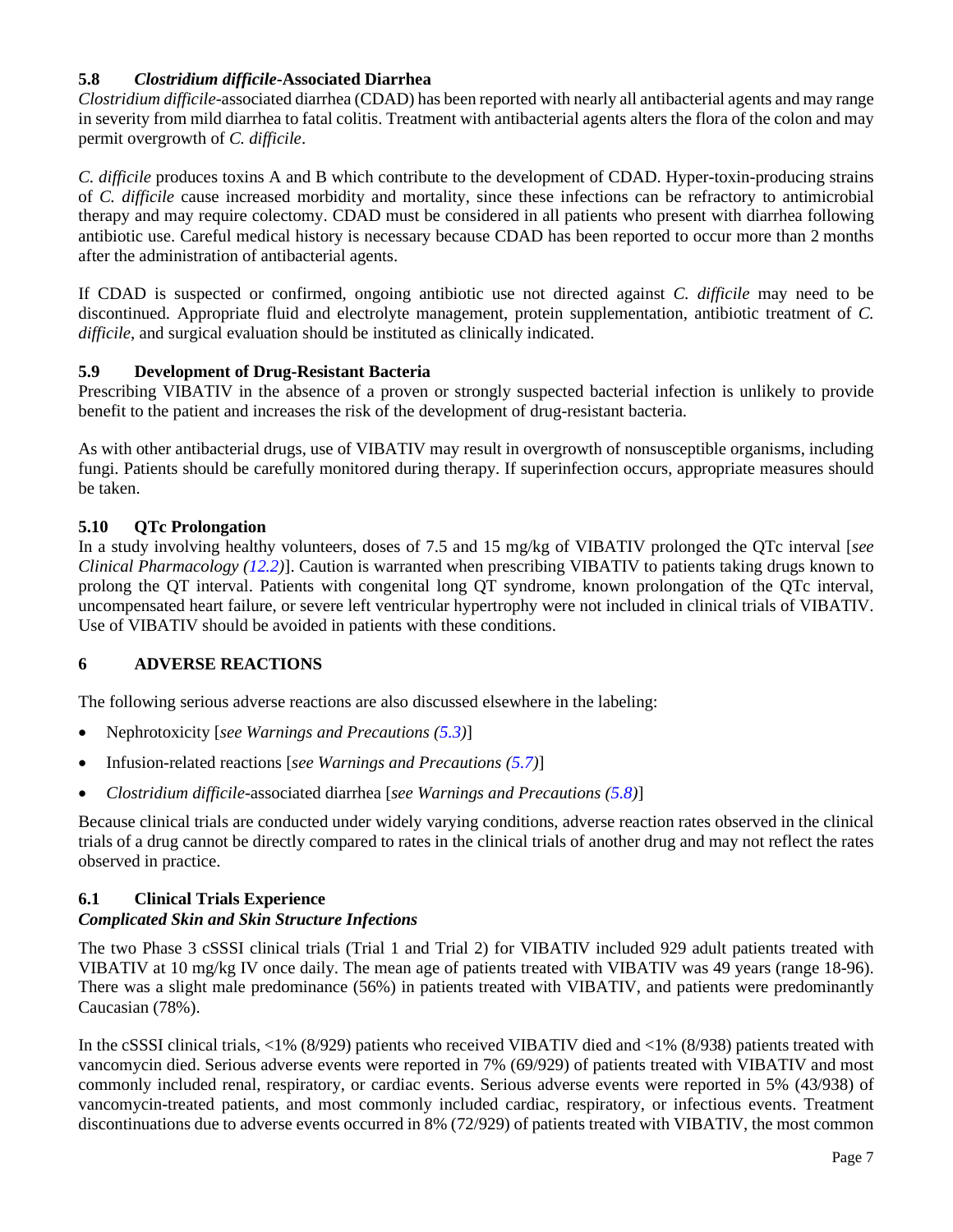events being nausea and rash (~1% each). Treatment discontinuations due to adverse events occurred in 6% (53/938) of vancomycin-treated patients, the most common events being rash and pruritus  $(\sim 1\%$  each).

The most common adverse events occurring in ≥10% of VIBATIV-treated patients observed in the VIBATIV Phase 3 cSSSI trials were taste disturbance, nausea, vomiting, and foamy urine.

Table 4 displays the incidence of treatment-emergent adverse drug reactions reported in  $\geq 2\%$  of patients treated with VIBATIV possibly related to the drug.

### **Table 4: Incidence of Treatment-Emergent Adverse Drug Reactions Reported in ≥2% of Patients Treated in cSSSI Trial 1 and Trial 2**

|                           | <b>VIBATIV</b><br>$(N=929)$ | <b>Vancomycin</b><br>$(N=938)$ |  |
|---------------------------|-----------------------------|--------------------------------|--|
| Body as a Whole           |                             |                                |  |
| Rigors                    | 4%                          | 2%                             |  |
| Digestive System          |                             |                                |  |
| Nausea                    | 27%                         | 15%                            |  |
| Vomiting                  | 14%                         | 7%                             |  |
| Diarrhea                  | 7%                          | 8%                             |  |
| Metabolic and Nutritional |                             |                                |  |
| Decreased appetite        | 3%                          | 2%                             |  |
| Nervous System            |                             |                                |  |
| Taste disturbance*        | 33%                         | 7%                             |  |
| <b>Renal System</b>       |                             |                                |  |
| Foamy urine               | 13%                         | 3%                             |  |

\*Described as metallic or soapy taste.

### *HABP/VABP*

Two randomized, double-blind Phase 3 trials (Trial 1 and Trial 2) for VIBATIV included 1,503 adult patients treated with VIBATIV at 10 mg/kg IV once daily or vancomycin at 1 g IV twice daily. The mean age of patients treated with VIBATIV was 62 years (range 18-100) with 69% of the patients white and 65% male. In the combined VIBATIV group, 29% were VAP and 71% were HAP patients.

Table 5 summarizes deaths using Kaplan-Meier estimates at Day 28 as stratified by baseline creatinine clearance categorized into four groups. Patients with pre-existing moderate/severe renal impairment (CrCl ≤50 mL/min) who were treated with VIBATIV for HABP/VABP had increased mortality observed versus vancomycin in both the trials.

|                         | <b>Trial 1</b>     |                    |                                          | <b>Trial 2</b>         |                       |                                          |
|-------------------------|--------------------|--------------------|------------------------------------------|------------------------|-----------------------|------------------------------------------|
| <b>CrCl</b><br>(mL/min) | VIBATIV<br>$N(\%)$ | Vancomycin<br>N(%) | <b>Difference</b><br>$(95\% \text{ CI})$ | <b>VIBATIV</b><br>N(%) | Vancomycin<br>$N(\%)$ | <b>Difference</b><br>$(95\% \text{ CI})$ |
| >80                     | 143 (12.2%)        | 152 (14.1%)        | $-1.8$<br>$(-9.6, 6.0)$                  | 181 (10.5%)            | 181 (18.7%)           | $-8.2$<br>$(-15.5, -0.9)$                |
| $>50-80$                | 88 (27.4%)         | 88 (17.7%)         | 9.7<br>$(-2.7, 22.1)$                    | 96 (25.6%)             | 90 (27.1%)            | $-1.5$<br>$(-14.4, 11.3)$                |
| $30 - 50$               | 80 (34.7%)         | 83 (23.1%)         | 11.5<br>$(-2.5, 25.5)$                   | 62 (27.7%)             | 68 (23.7%)            | 4.0<br>$(-11.1, 19.1)$                   |
| $<$ 30                  | 61 (44.3%)         | 51 (37.3%)         | 7.0<br>$(-11.2, 25.2)$                   | 38 (61.1%)             | 41 (42.1%)            | 19.0<br>$(-2.9, 40.8)$                   |

# **Table 5: 28-Day Mortality\* Stratified by Baseline Creatinine Clearance- All-Treated Analysis Population**

\*(Kaplan-Meier Estimates)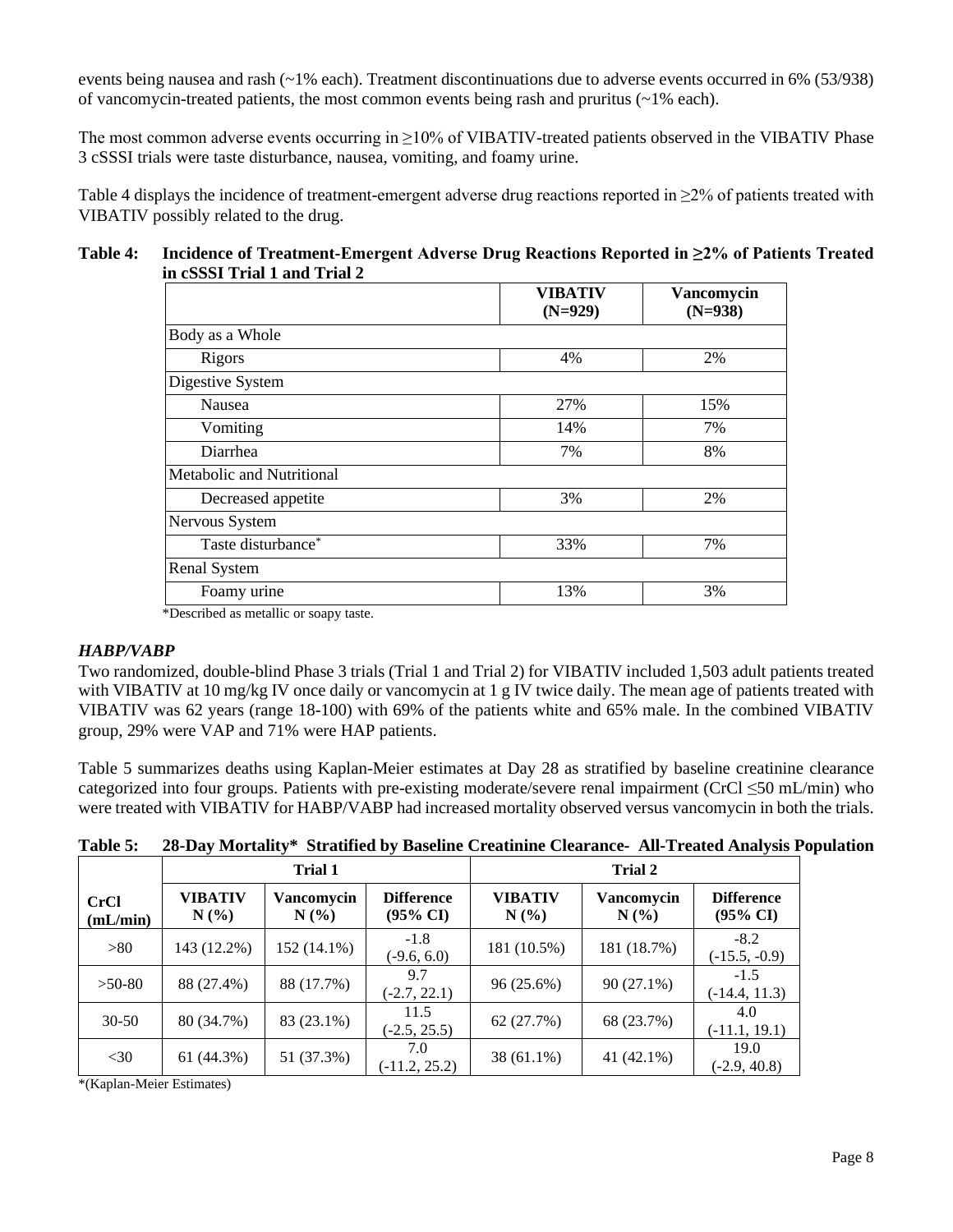Serious adverse events were reported in 31% of patients treated with VIBATIV and 26% of patients who received vancomycin. Treatment discontinuations due to adverse events occurred in 8% (60/751) of patients who received VIBATIV, the most common events being acute renal failure and electrocardiogram QTc interval prolonged  $\langle \sim 1\%$ each). Treatment discontinuations due to adverse events occurred in 5% (40/752) of vancomycin-patients, the most common events being septic shock and multi-organ failure (<1%).

Table 6 displays the incidence of treatment-emergent adverse drug reactions reported in  $\geq$  5% of HABP/VABP patients treated with VIBATIV possibly related to the drug.

### **Table 6: Incidence of Treatment Emergent Adverse Drug Reactions Reported in ≥5% of Patients Treated in HABP/VABP Trial 1 and Trial 2**

|                            | VIBATIV $(N=751)$ | Vancomycin $(N=752)$ |
|----------------------------|-------------------|----------------------|
| <b>Nausea</b>              | 5%                | 4%                   |
| Vomiting                   | 5%                | 4%                   |
| <b>Renal Failure Acute</b> | 5%                | 4%                   |

# **Nephrotoxicity**

# *Complicated Skin and Skin Structure Infections*

In cSSSI trials, the incidence of renal adverse events indicative of renal impairment (increased serum creatinine, renal impairment, renal insufficiency, and/or renal failure) was 30/929 (3%) of VIBATIV-treated patients compared with 10/938 (1%) of vancomycin-treated patients. In 17 of the 30 VIBATIV-treated patients, these adverse events had not completely resolved by the end of the trials, compared with 6 of the 10 vancomycin-treated patients. Serious adverse events indicative of renal impairment occurred in 11/929 (1%) of VIBATIV-treated patients compared with 3/938 (0.3%) of vancomycin-treated patients. Twelve patients treated with VIBATIV discontinued treatment due to adverse events indicative of renal impairment compared with 2 patients treated with vancomycin.

Increases in serum creatinine to 1.5 times baseline occurred more frequently among VIBATIV-treated patients with normal baseline serum creatinine (15%) compared with vancomycin-treated patients with normal baseline serum creatinine (7%).

Fifteen of 174 (9%) VIBATIV-treated patients ≥65 years of age had adverse events indicative of renal impairment compared with 16 of 755 patients (2%) <65 years of age [*see Use in Specific Populations [\(8.5\)](#page-10-2)*].

# *Hospital-Acquired and Ventilator-Associated Bacterial Pneumonia*

In the HABP/VABP trials, the incidence of renal adverse events (increased serum creatinine, renal impairment, renal insufficiency, and/or renal failure) was 10% for VIBATIV vs. 8% for vancomycin. Of the patients who had at least one renal adverse event, 54% in each treatment group recovered completely, recovered with sequelae, or were improving from the renal AE at the last visit. Three percent of VIBATIV-treated patients and 2% of vancomycintreated patients experienced at least one serious renal adverse event. Renal adverse events resulted in discontinuation of study medication in 14 VIBATIV-treated patients (2%) and 7 vancomycin-treated patients (1%).

Increases in serum creatinine to 1.5 times baseline occurred more frequently among VIBATIV-treated patients (16%) compared with vancomycin-treated patients (10%).

Forty-four of 399 (11.0%) VIBATIV-treated patients ≥65 years of age had adverse events indicative of renal impairment compared with 30 of 352 patients (8%) <65 years of age [*see Use in Specific Populations [\(8.5\)](#page-10-2)*].

### <span id="page-8-0"></span>**6.2 Postmarketing Experience**

The following adverse reactions have been identified during post-approval use of VIBATIV. Because these events are reported voluntarily from a population of uncertain size, it is not always possible to reliably estimate their frequency or establish a causal relationship to drug exposure.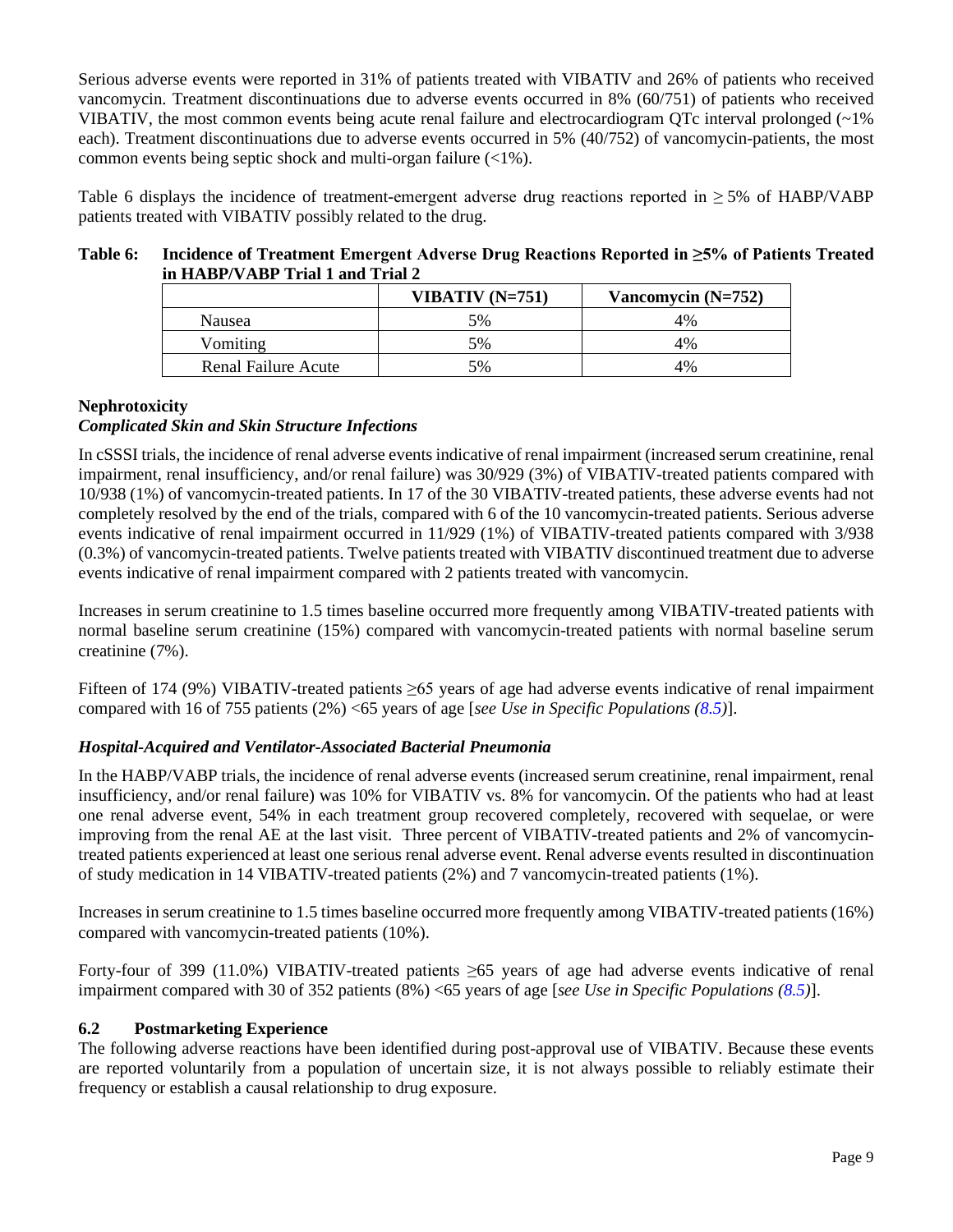Serious hypersensitivity reactions have been reported after first or subsequent doses of VIBATIV, including anaphylactic reactions. It is unknown if patients with hypersensitivity reactions to vancomycin will experience crossreactivity to telavancin. [*see Hypersensitivity Reactions [\(5.6\)](#page-5-2)*]

# <span id="page-9-2"></span>**7 DRUG INTERACTIONS**

## <span id="page-9-1"></span>**7.1 Drug-Laboratory Test Interactions**

### Effects of Telavancin on Coagulation Test Parameters

Telavancin binds to the artificial phospholipid surfaces added to common anticoagulation tests, thereby interfering with the ability of the coagulation complexes to assemble on the surface of the phospholipids and promote clotting *in vitro*. These effects appear to depend on the type of reagents used in commercially available assays. Thus, when measured shortly after completion of an infusion of VIBATIV, increases in the PT, INR, aPTT, and ACT have been observed. These effects dissipate over time, as plasma concentrations of telavancin decrease.

### Urine Protein Tests

Telavancin interferes with urine qualitative dipstick protein assays, as well as quantitative dye methods (e.g., pyrogallol red-molybdate). However, microalbumin assays are not affected and can be used to monitor urinary protein excretion during VIBATIV treatment.

# <span id="page-9-3"></span>**8 USE IN SPECIFIC POPULATIONS**

# <span id="page-9-0"></span>**8.1 Pregnancy**

## Risk Summary

Based on findings in animal reproduction studies, VIBATIV may cause fetal harm. There are no available data on VIBATIV use in pregnant women to evaluate for a drug-associated risk of major birth defects, miscarriage, or adverse maternal or fetal outcomes. In embryo-fetal development studies in rats, rabbits, and minipigs, telavancin demonstrated the potential to cause limb and skeletal malformations when given intravenously during the period of organogenesis at doses providing approximately 1- to 2-fold the human exposure at the maximum recommended clinical dose *(see Data).* Advise pregnant women of the potential risk to a fetus. The estimated background risk of major birth defects and miscarriage for the indicated population is unknown.

All pregnancies have a background risk of birth defect, loss, or other adverse outcomes. In the U.S. general population, the estimated background risk of major birth defects and miscarriage in clinically recognized pregnancies is 2 to 4% and 15 to 20%, respectively.

### Data

### *Animal Data*

In embryo-fetal development studies in rats, rabbits, and minipigs, telavancin demonstrated the potential to cause limb and skeletal malformations when given intravenously during the period of organogenesis at doses up to 150, 45, or 75 mg/kg/day, respectively. These doses resulted in exposure levels approximately 1- to 2-fold the human exposure (AUC) at the maximum recommended clinical dose. Malformations observed at <1% (but absent or at lower rates in historical or concurrent controls), included brachymelia (rats and rabbits), syndactyly (rats, minipigs), adactyly (rabbits), and polydactyly (minipigs). Additional findings in rabbits included flexed front paw and absent ulna, and in the minipigs included misshapen digits and deformed front leg. Fetal body weights were decreased in rats.

In a prenatal/perinatal development study, pregnant rats received intravenous telavancin at up to 150 mg/kg/day (approximately the same AUC as observed at the maximum clinical dose) from the start of organogenesis through lactation. Offspring showed decreases in fetal body weight and an increase in the number of stillborn pups. Brachymelia was also observed. Developmental milestones and fertility of the pups were unaffected.

# <span id="page-9-4"></span>**8.2 Lactation**

### Risk Summary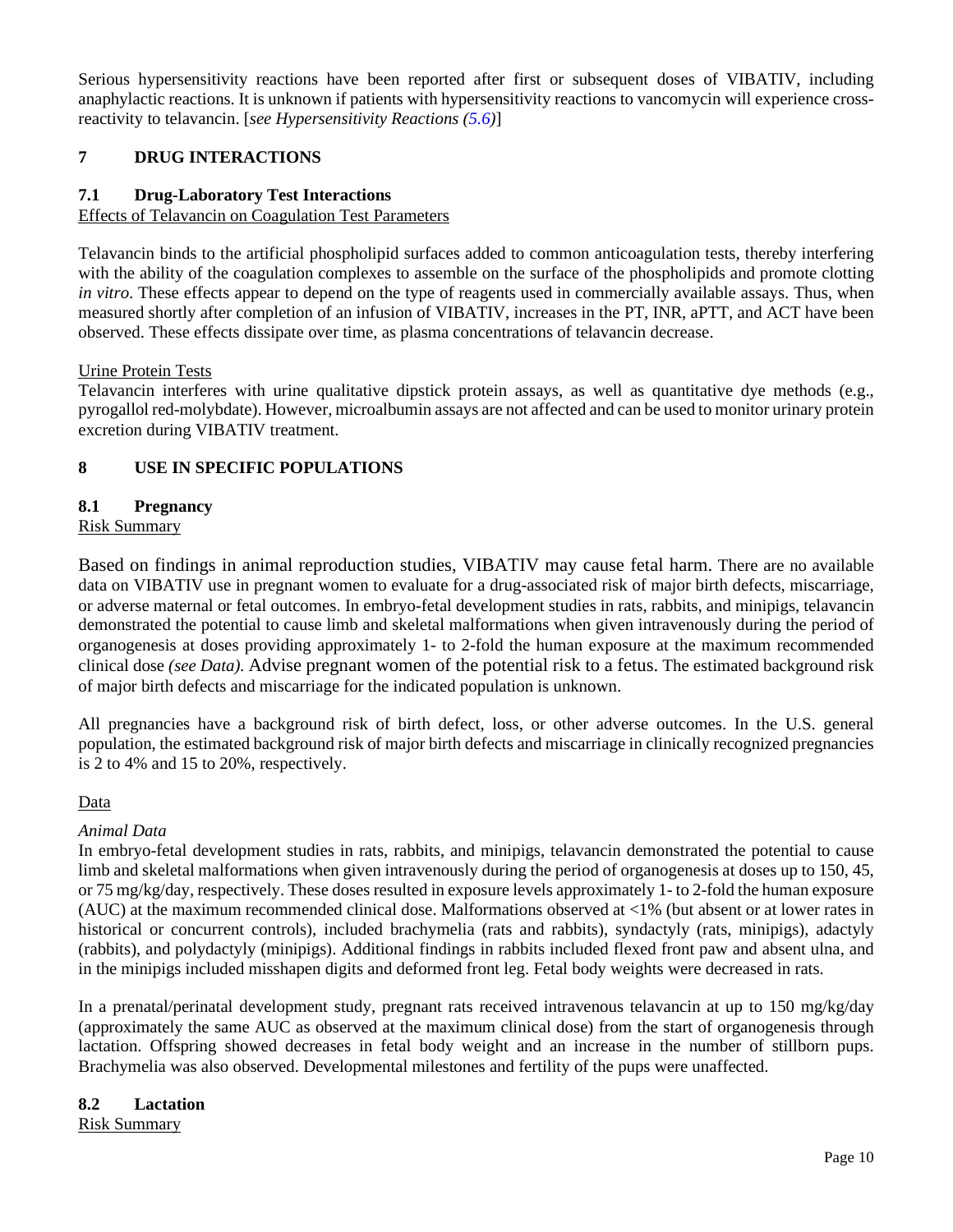There are no data on the presence of telavancin in human milk, the effects on the breastfed child, or the effects on milk production. The developmental and health benefits of breastfeeding should be considered along with the mother's clinical need for VIBATIV and any potential adverse effects on the breastfed child from VIBATIV or from the underlying maternal conditions.

# <span id="page-10-1"></span>**8.3 Females and Males of Reproductive Potential**

# Pregnancy Testing

Verify pregnancy status in females of reproductive potential prior to initiating VIBATIV.

## Contraception

*Females*

VIBATIV may cause fetal harm when administered to a pregnant woman *[see Use in Specific Populations [\(8.1\)](#page-9-0)].* Advise females of reproductive potential to use effective contraception during treatment and for 2 days after the final dose.

Infertility

*Males*

Based on findings in rats, VIBATIV may impair male fertility *[see Nonclinical Toxicology [\(13.1\)](#page-16-1)].* The effect on fertility was reversible in rats.

# <span id="page-10-0"></span>**8.4 Pediatric Use**

The safety and effectiveness of VIBATIV have not been established in pediatric patients. In particular, there is a concern for poor clinical outcomes in pediatric patients less than one year of age due to immature renal function. Increased mortality in adult patients with HABP/VABP and renal impairment and decreased clinical response in adults with cSSSI and renal impairment were observed *[see Boxed Warning and Warnings and Precautions [\(5.1,](#page-4-0) [5.2\)](#page-4-5)]*.

## <span id="page-10-2"></span>**8.5 Geriatric Use**

Of the 929 patients treated with VIBATIV at a dose of 10 mg/kg once daily in clinical trials of cSSSI, 174 (19%) were ≥65 years of age and 87 (9%) were ≥75 years of age. In the cSSSI trials, lower clinical cure rates were observed in patients ≥65 years of age compared with those <65 years of age. Overall, treatment-emergent adverse events occurred with similar frequencies in patients  $\geq 65$  (75% of patients) and <65 years of age (83% of patients). Fifteen of 174 (9%) patients ≥65 years of age treated with VIBATIV had adverse events indicative of renal impairment compared with 16 of 755 (2%) patients <65 years of age [*see Warnings and Precautions [\(5.3\)](#page-4-1), Clinical Trials [\(14.1\)](#page-16-4)*].

Of the 749 HABP/VABP patients treated with VIBATIV at a dose of 10 mg/kg once daily in clinical trials of HABP/VABP, 397 (53%) were ≥65 years of age and 230 (31%) were ≥75 years of age. Treatment-emergent adverse events as well as deaths and other serious adverse events occurred more often in patients ≥65 years of age than in those <65 years of age in both treatment groups.

Telavancin is substantially excreted by the kidney, and the risk of adverse reactions may be greater in patients with impaired renal function. Because elderly patients are more likely to have decreased renal function, care should be taken in dose selection in this age group.

The mean plasma AUC values of telavancin were similar in healthy young and elderly subjects. Dosage adjustment for elderly patients should be based on renal function [*see Dosage and Administration [\(2\)](#page-2-5), Clinical Pharmacology [\(12.3\)](#page-13-0)*].

# <span id="page-10-3"></span>**8.6 Patients with Renal Impairment**

The HABP/VABP and cSSSI trials included patients with normal renal function and patients with varying degrees of renal impairment. Patients with underlying renal dysfunction or risk factors for renal dysfunction had a higher incidence of renal adverse events [*see Warnings and Precautions [\(5.3\)](#page-4-1)*].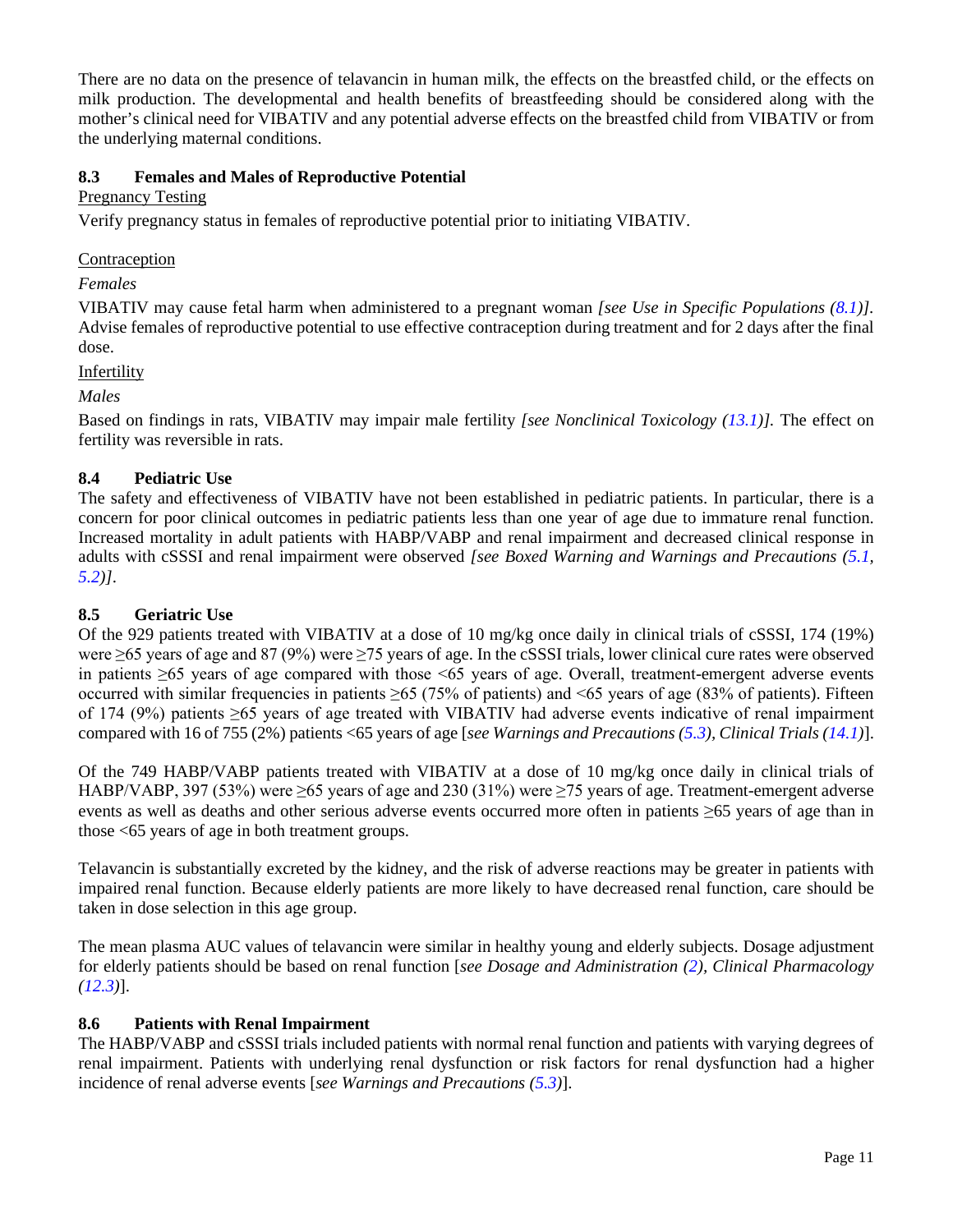In the HABP/VABP studies higher mortality rates were observed in the VIBATIV-treated patients with baseline CrCl ≤50 mL/min. Use of VIBATIV in patients with pre-existing moderate/severe renal impairment should be considered only when the anticipated benefit to the patient outweighs the potential risk [*see Warnings and Precautions* (*[5.1](#page-4-0)*)].

VIBATIV-treated patients in the cSSSI studies with baseline creatinine clearance  $\leq$ 50 mL/min had lower clinical cure rates. Consider these data when selecting antibacterial therapy in patients with baseline moderate/severe renal impairment (CrCl ≤50 mL/min) [*see Warnings and Precautions [\(5.2](#page-4-5)*)].

Dosage adjustment is required in patients with ≤50 mL/min renal impairment [*see Dosage and Administration [\(2](#page-2-5)*)]. There is insufficient information to make specific dosage adjustment recommendations for patients with end-stage renal disease (CrCl <10 mL/min), including patients receiving hemodialysis [*see Overdosage [\(10\)](#page-11-1), Clinical Pharmacology [\(12.3\)](#page-13-0)*].

Hydroxypropyl-beta-cyclodextrin is excreted in urine and may accumulate in patients with renal impairment. Serum creatinine should be closely monitored and, if renal toxicity is suspected, an alternative agent should be considered [*see Warnings and Precautions [\(5.3\)](#page-4-1), Clinical Pharmacology [\(12.3\)](#page-13-0)*].

# <span id="page-11-0"></span>**8.7 Patients with Hepatic Impairment**

The HABP/VABP and cSSSI trials included patients with normal hepatic function and with hepatic impairment. No dosage adjustment is recommended in patients with mild or moderate hepatic impairment [*see Clinical Pharmacology [\(12.3\)](#page-13-0)*].

# <span id="page-11-1"></span>**10 OVERDOSAGE**

In the event of overdosage, VIBATIV should be discontinued and supportive care is advised with maintenance of glomerular filtration and careful monitoring of renal function. Following administration of a single dose of VIBATIV 7.5 mg/kg to subjects with end-stage renal disease, approximately 5.9% of the administered dose of telavancin was recovered in the dialysate following 4 hours of hemodialysis. However, no information is available on the use of hemodialysis to treat an overdosage [*see Clinical Pharmacology [\(12.3\)](#page-13-0)*].

The clearance of telavancin by continuous venovenous hemofiltration (CVVH) was evaluated in an *in vitro* study [*see Nonclinical Toxicology [\(13.2\)](#page-16-2)*]. Telavancin was cleared by CVVH and the clearance of telavancin increased with increasing ultrafiltration rate. However, the clearance of telavancin by CVVH has not been evaluated in a clinical study; thus, the clinical significance of this finding and use of CVVH to treat an overdosage is unknown.

# <span id="page-11-2"></span>**11 DESCRIPTION**

VIBATIV contains telavancin hydrochloride (Figure 1), a lipoglycopeptide antibacterial that is a synthetic derivative of vancomycin. The chemical name of telavancin hydrochloride is vancomycin, N3''-[2(decylamino-)ethyl]-29[[( phosphonomethyl)-amino]-methyl]-hydrochloride. Telavancin hydrochloride has the following chemical structure:

# **Figure 1: Telavancin Hydrochloride**



**Telavancin hydrochloride**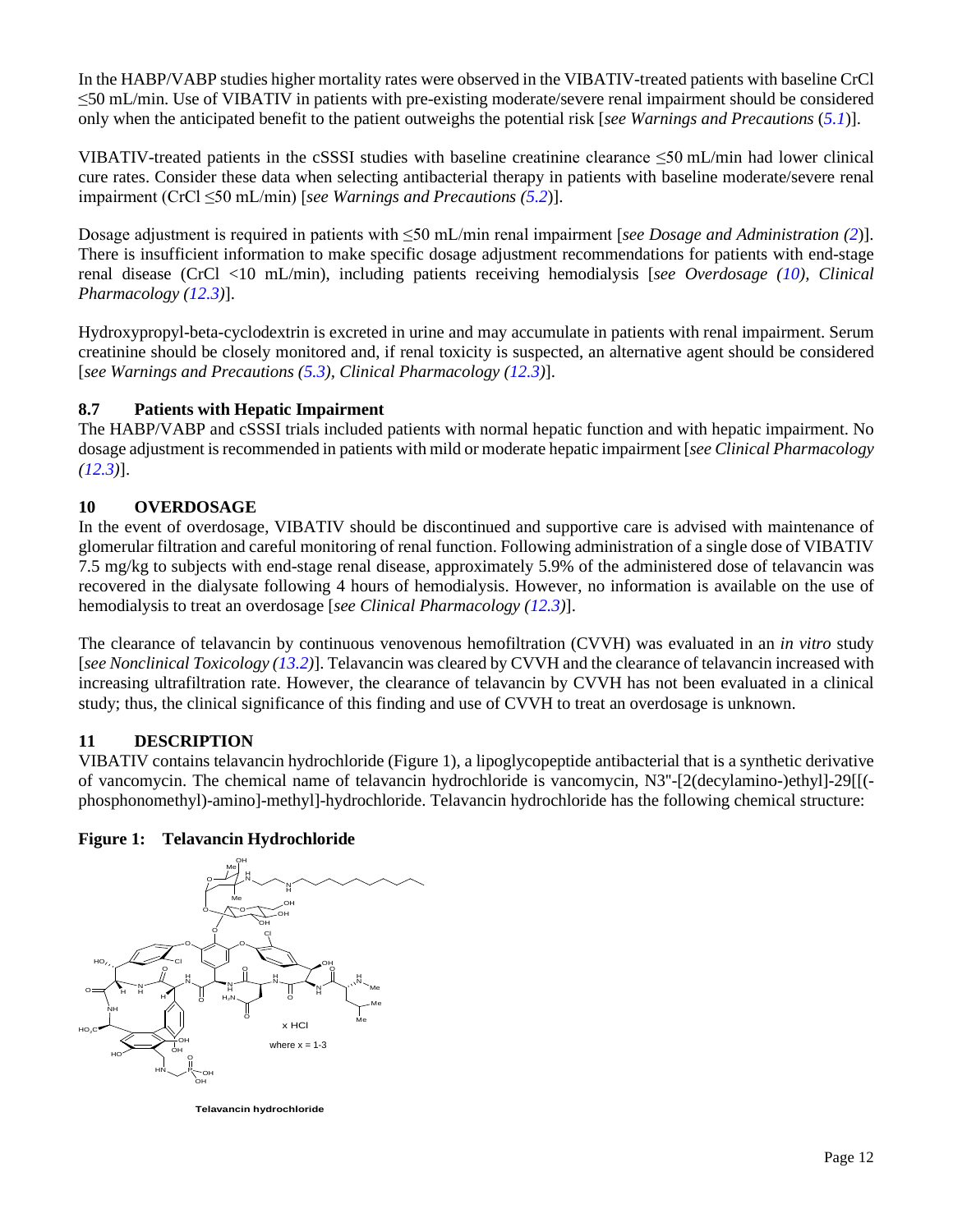Telavancin hydrochloride is an off-white to slightly colored amorphous powder with the empirical formula  $C_{80}H_{106}Cl_2N_{11}O_{27}P\bullet$ xHCl (where x = 1 to 3) and a free-base molecular weight of 1755.6. It is highly lipophilic and slightly soluble in water.

VIBATIV is a sterile, preservative-free, white to slightly colored lyophilized powder containing telavancin hydrochloride (equivalent to 750 mg of telavancin as the free base) for intravenous use. The inactive ingredients are Hydroxypropylbetadex, (hydroxypropyl-beta-cyclodextrin) (7500 mg per 750 mg telavancin), mannitol (937.5 mg per 750 mg telavancin), and sodium hydroxide and hydrochloric acid used in minimal quantities for pH adjustment. When reconstituted, it forms a clear to slightly colored solution with a pH of 4.5 (4.0 to 5.0).

# <span id="page-12-0"></span>**12 CLINICAL PHARMACOLOGY**

# <span id="page-12-1"></span>**12.1 Mechanism of Action**

Telavancin is an antibacterial drug [*see Clinical Pharmacology [\(12.4\)](#page-15-0)*].

# <span id="page-12-2"></span>**12.2 Pharmacodynamics**

The antimicrobial activity of telavancin appears to best correlate with the ratio of area under the concentration-time curve to minimum inhibitory concentration (AUC/MIC) for S*taphylococcus aureus* based on animal models of infection. Exposure-response analyses of the clinical trials support the dose of 10 mg/kg every 24 hours.

# Cardiac Electrophysiology

The effect of telavancin on cardiac repolarization was assessed in a randomized, double-blind, multiple-dose, positive-controlled, and placebo-controlled, parallel study (n=160). Healthy subjects received VIBATIV 7.5 mg/kg, VIBATIV 15 mg/kg, positive control, or placebo infused over 60 minutes once daily for 3 days. Based on interpolation of the data from VIBATIV 7.5 mg/kg and 15 mg/kg, the mean maximum baseline-corrected, placebocorrected QTc prolongation at the end of infusion was estimated to be 12-15 msec for VIBATIV 10 mg/kg and 22 msec for the positive control (Table 7). By 1 hour after infusion the maximum QTc prolongation was 6-9 msec for VIBATIV and 15 msec for the positive control.

|                            | QTcF <sup>1</sup> Change from Baseline                                                           |          |  |  |
|----------------------------|--------------------------------------------------------------------------------------------------|----------|--|--|
|                            | Mean (Upper 90% Confidence Limit <sup>2</sup> ) msec   Maximum (Upper 90% Confidence Limit) msec |          |  |  |
| VIBATIV 7.5 mg/kg          | 4.1(7)                                                                                           | 11.6(16) |  |  |
| VIBATIV $15 \text{ mg/kg}$ | 4.6(8)                                                                                           | 15.1(20) |  |  |
| Positive Control           | 9.5(13)                                                                                          | 21.6(26) |  |  |

**Table** 7**: Mean and Maximum QTcF Changes from Baseline Relative to Placebo**

1 Fridericia corrected; 2 Upper Confidence Limit (CL) from a 2-sided 90% Confidence Interval (CI) on difference from placebo (msec)

ECGs were performed prior to and during the treatment period in patients receiving VIBATIV 10 mg/kg in 3 cSSSI studies to monitor QTc intervals. In these trials, 214 of 1029 (21%) patients allocated to treatment with VIBATIV and 164 of 1033 (16%) allocated to vancomycin received concomitant medications known to prolong the QTc interval and known to be associated with definite or possible risk of torsades de pointes. The incidence of QTc prolongation >60 msec was 1.5% (15 patients) in the VIBATIV group and 0.6% (6 patients) in the vancomycin group. Nine of the 15 VIBATIV patients received concomitant medications known to prolong the QTc interval and definitely or possibly associated with a risk of torsades de pointes, compared with 1 of the 6 patients who received vancomycin. A similar number of patients in each treatment group (<1%) who did not receive a concomitant medication known to prolong the QTc interval experienced a prolongation >60 msec from baseline. In a separate analysis, 1 patient in the VIBATIV group and 2 patients in the vancomycin group experienced QTc >500 msec. No cardiac adverse events were ascribed to prolongation of the QTc interval. In the Phase 3 HABP/VABP studies, the incidence of QTc prolongation >60 msec or mean value >500 msec was 8% (52 patients) in the telavancin group and 7% (48 patients) in the vancomycin group.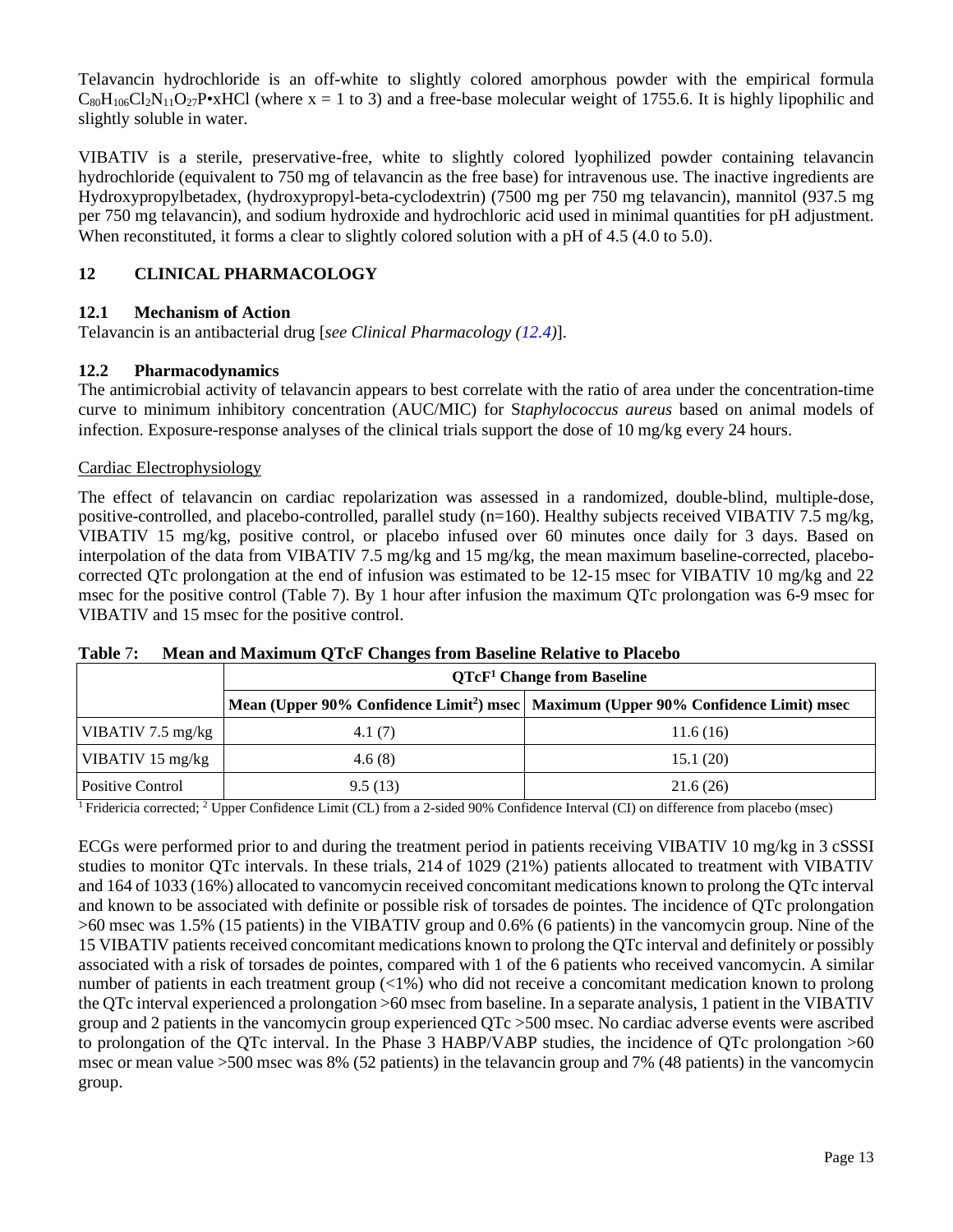## <span id="page-13-0"></span>**12.3 Pharmacokinetics**

The mean pharmacokinetic parameters of telavancin (10 mg/kg) after a single and multiple 60-minute intravenous infusions (10 mg/kg every 24 hours) are summarized in Table 8.

|                              | Single Dose $(n=42)$ | <b>Multiple Dose (n=36)</b> |
|------------------------------|----------------------|-----------------------------|
| $C_{\text{max}}$ (mcg/mL)    | $93.6 \pm 14.2$      | $108 \pm 26$                |
| $AUC_{0-\infty}$ (mcg·hr/mL) | $747 \pm 129$        | $---1$                      |
| $AUC_{0.24h}$ (mcg·hr/mL)    | $666 \pm 107$        | $780 \pm 125$               |
| $t_{1/2}$ (hr)               | $8.0 \pm 1.5$        | $8.1 \pm 1.5$               |
| Cl (mL/hr/kg)                | $13.9 \pm 2.9$       | $13.1 \pm 2.0$              |
| $V_{ss}$ (mL/kg)             | $145 \pm 23$         | $133 \pm 24$                |

**Table 8: Pharmacokinetic Parameters of Telavancin in Healthy Adults, 10 mg/kg**

 $\overline{C_{\text{max}}}$  = maximum plasma concentration; AUC = area under concentration-time course; t<sub>1/2</sub> = terminal elimination half-life; Cl = clearance;  $V_{ss}$  = apparent volume of distribution at steady state; --<sup>1</sup> Data not available

In healthy young adults, the pharmacokinetics of telavancin administered intravenously were linear following single doses from 5 to 12.5 mg/kg and multiple doses from 7.5 to 15 mg/kg administered once daily for up to 7 days. Steadystate concentrations were achieved by the third daily dose.

## Distribution

Telavancin binds to human plasma proteins, primarily to serum albumin, in a concentration-independent manner. The mean binding is approximately 90% and is not affected by renal or hepatic impairment.

Concentrations of telavancin in pulmonary epithelial lining fluid (ELF) and alveolar macrophages (AM) were measured through collection of bronchoalveolar lavage fluid at various times following administration of VIBATIV 10 mg/kg once daily for 3 days to healthy adults. Telavancin concentrations in ELF and AM exceeded the MIC $_{90}$  for *S. aureus* (0.5 mcg/mL) for at least 24 hours following dosing.

Concentrations of telavancin in skin blister fluid were 40% of those in plasma ( $AUC_{0-24hr}$  ratio) after 3 daily doses of 7.5 mg/kg VIBATIV in healthy young adults.

### Metabolism

No metabolites of telavancin were detected in *in vitro* studies using human liver microsomes, liver slices, hepatocytes, and kidney S9 fraction. None of the following recombinant CYP 450 isoforms were shown to metabolize telavancin in human liver microsomes: CYP 1A2, 2C9, 2C19, 2D6, 3A4, 3A5, 4A11. The clearance of telavancin is not expected to be altered by inhibitors of any of these enzymes.

In a mass balance study in male subjects using radiolabeled telavancin, 3 hydroxylated metabolites were identified with the predominant metabolite (THRX-651540) accounting for <10% of the radioactivity in urine and <2% of the radioactivity in plasma. The metabolic pathway for telavancin has not been identified.

### Excretion

Telavancin is primarily eliminated by the kidney. In a mass balance study, approximately 76% of the administered dose was recovered from urine and <1% of the dose was recovered from feces (collected up to 216 hours) based on total radioactivity.

### Specific Populations

# *Geriatric Patients*

The impact of age on the pharmacokinetics of telavancin was evaluated in healthy young (range 21-42 years) and elderly (range 65-83 years) subjects. The mean CrCl of elderly subjects was 66 mL/min. Age alone did not have a clinically meaningful impact on the pharmacokinetics of telavancin [*see Use in Specific Populations [\(8.5\)](#page-10-2)*].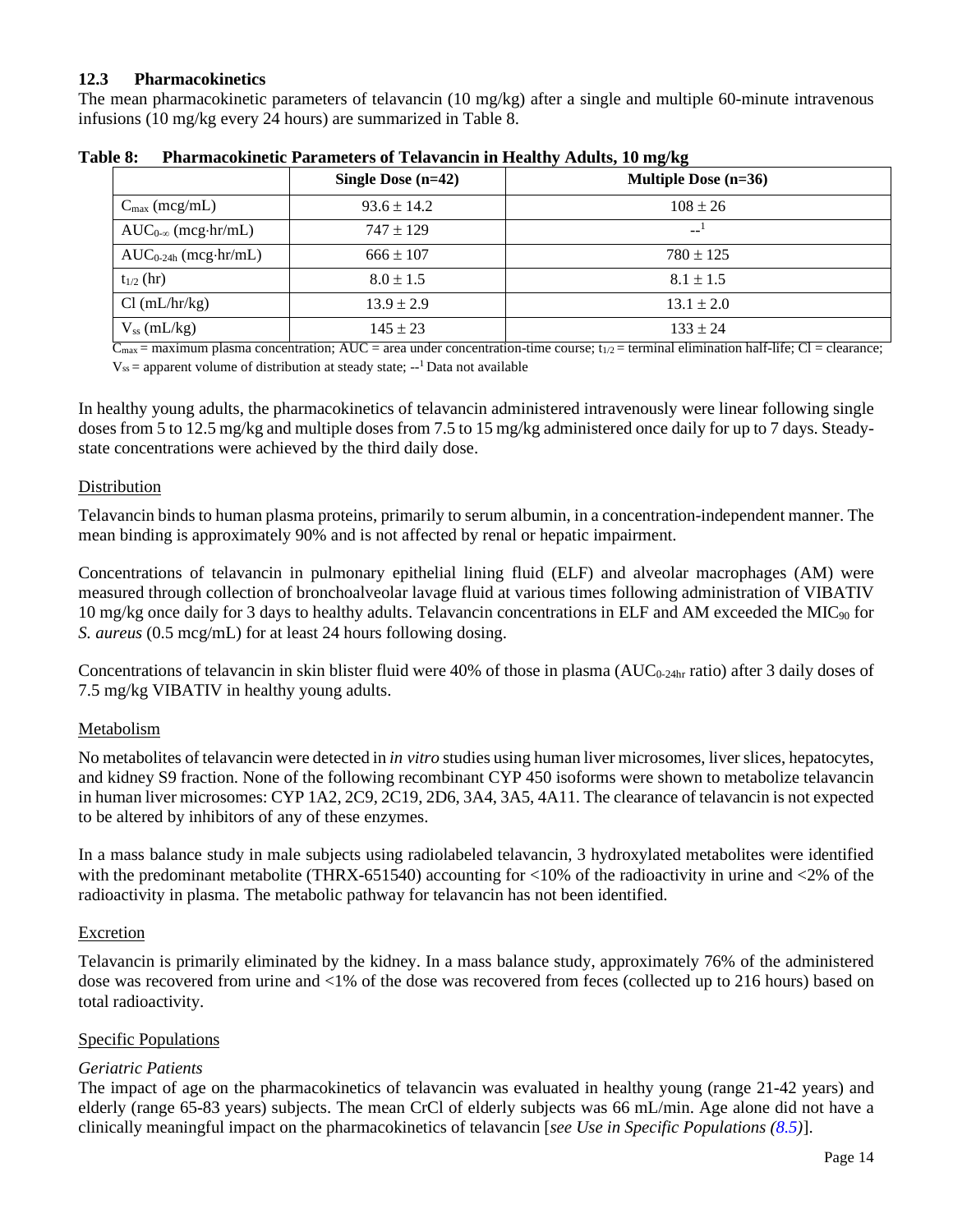## *Pediatric Patients*

The pharmacokinetics of telavancin in patients less than 18 years of age have not been studied.

### *Gender*

The impact of gender on the pharmacokinetics of telavancin was evaluated in healthy male  $(n=8)$  and female  $(n=8)$ subjects. The pharmacokinetics of telavancin were similar in males and females. No dosage adjustment is recommended based on gender.

### *Renal Impairment*

The pharmacokinetics of telavancin were evaluated in subjects with normal renal function and subjects with varying degrees of renal impairment following administration of a single dose of telavancin 7.5 mg/kg (n=28). The mean AUC<sub>0-∞</sub> values were approximately 13%, 29%, and 118% higher for subjects with CrCl >50 to 80 mL/min, CrCl 30 to 50 mL/min, and CrCl <30 mL/min, respectively, compared with subjects with normal renal function. Dosage adjustment is required in patients with CrCl ≤50 mL/min [*see Dosage and Administration [\(2\)](#page-2-5)*].

Creatinine clearance was estimated from serum creatinine based on the Cockcroft-Gault formula:

 $CrCl = [140 - age (years)]$  x ideal body weight  $(kg)^*$  {x 0.85 for female patients}  $[72 \times \text{serum creationine (mg/dL)}]$ 

\*Use actual body weight if < ideal body weight (IBW) IBW (male) =  $50 \text{ kg} + 0.9 \text{ kg/cm}$  over 152 cm height IBW (female) =  $45.5 \text{ kg} + 0.9 \text{ kg/cm}$  over 152 cm height

Following administration of a single dose of VIBATIV 7.5 mg/kg to subjects with end-stage renal disease, approximately 5.9% of the administered dose of telavancin was recovered in the dialysate following 4 hours of hemodialysis. The effects of peritoneal dialysis have not been studied.

Following a single intravenous dose of VIBATIV 7.5 mg/kg, the clearance of hydroxypropyl-beta-cyclodextrin was reduced in subjects with renal impairment, resulting in a higher exposure to hydroxypropyl-beta-cyclodextrin. In subjects with mild, moderate, and severe renal impairment, the mean clearance values were 38%, 59%, and 82% lower, respectively, compared with subjects with normal renal function. Multiple infusions of VIBATIV may result in accumulation of hydroxypropyl-beta-cyclodextrin.

### *Hepatic Impairment*

The pharmacokinetics of telavancin were not altered in subjects with moderate hepatic impairment (n= 8, Child-Pugh B) compared with healthy subjects with normal hepatic function matched for gender, age, and weight. The pharmacokinetics of telavancin have not been evaluated in patients with severe hepatic impairment (Child-Pugh C).

### Drug Interactions

### *In Vitro*

The inhibitory activity of telavancin against the following CYP 450 enzymes was evaluated in human liver microsomes: CYP 1A2, 2C9, 2C19, 2D6, and 3A4/5. Telavancin inhibited CYP 3A4/5 at potentially clinically relevant concentrations. Upon further evaluation in a Phase 1 clinical trial, telavancin was found not to inhibit the metabolism of midazolam, a sensitive CYP3A substrate (see below).

### *Midazolam*

The impact of telavancin on the pharmacokinetics of midazolam (CYP 3A4/5 substrate) was evaluated in 16 healthy adult subjects following administration of a single dose of VIBATIV 10 mg/kg, intravenous midazolam 1 mg, and both. The results showed that telavancin had no impact on the pharmacokinetics of midazolam and midazolam had no effect on the pharmacokinetics of telavancin.

### *Aztreonam*

The impact of telavancin on the pharmacokinetics of aztreonam was evaluated in 11 healthy adult subjects following administration of a single dose of VIBATIV 10 mg/kg, aztreonam 2 g, and both. Telavancin had no impact on the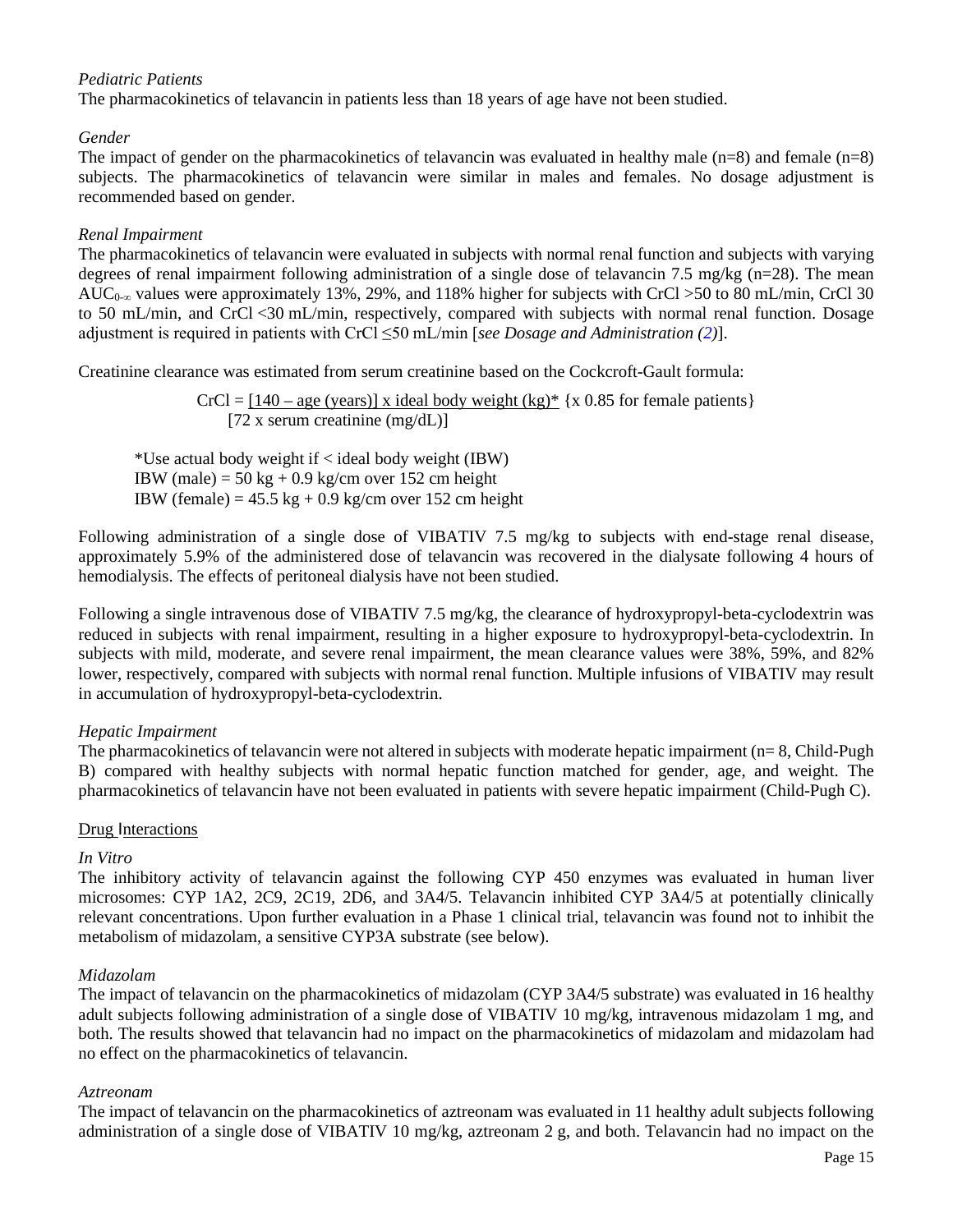pharmacokinetics of aztreonam and aztreonam had no effect on the pharmacokinetics of telavancin. No dosage adjustment of telavancin or aztreonam is recommended when both drugs are coadministered.

### *Piperacillin-tazobactam*

The impact of telavancin on the pharmacokinetics of piperacillin-tazobactam was evaluated in 12 healthy adult subjects following administration of a single dose of VIBATIV 10 mg/kg, piperacillin-tazobactam 4.5 g, and both. Telavancin had no impact on the pharmacokinetics of piperacillin-tazobactam and piperacillin-tazobactam had no effect on the pharmacokinetics of telavancin. No dosage adjustment of telavancin or piperacillin-tazobactam is recommended when both drugs are coadministered.

### <span id="page-15-0"></span>**12.4 Microbiology**

Telavancin is a semisynthetic, lipoglycopeptide antibiotic. Telavancin exerts concentration-dependent, bactericidal activity against Gram-positive organisms *in vitro*, as demonstrated by time-kill assays and MBC/MIC (minimum bactericidal concentration/minimum inhibitory concentration) ratios using broth dilution methodology. *In vitro* studies demonstrated a telavancin post-antibiotic effect ranging from 1 to 6 hours against *S. aureus* and other Grampositive pathogens.

### Mechanism of Action

Telavancin inhibits cell wall biosynthesis by binding to late-stage peptidoglycan precursors, including lipid II. Telavancin also binds to the bacterial membrane and disrupts membrane barrier function.

### Interactions with Other Antibacterial Drugs

*In vitro* investigations demonstrated no antagonism between telavancin and amikacin, aztreonam, cefepime, ceftriaxone, ciprofloxacin, gentamicin, imipenem, meropenem, oxacillin, piperacillin/tazobactam, rifampin, and trimethoprim/sulfamethoxazole when tested in various combinations against telavancin-susceptible staphylococci, streptococci, and enterococci. This information is not available for other bacteria.

### Cross-Resistance

Some vancomycin-resistant enterococci have a reduced susceptibility to telavancin. There is no known crossresistance between telavancin and other classes of antibacterial drugs.

### Antibacterial Activity

Telavancin has been shown to be active against most isolates of the following microorganisms both *in vitro* and in clinical infections as described in the Indications and Usage section [*see Indications and Usage [\(1\)](#page-2-3)*]:

### Gram-Positive Bacteria

*Staphylococcus aureus* (including methicillin-resistant isolates) *Entero*c*occus faecalis* (vancomycin-susceptible isolates only) *Streptococcus agalactiae Streptococcus anginosus* group (includes *S. anginosus, S. intermedius,* and *S. constellatus*) *Streptococcus pyogenes* 

Greater than 90% of the following microorganisms exhibit an *in vitro* MIC less than or equal to the telavancinsusceptible breakpoint for organisms of similar genus. The safety and effectiveness of telavancin in treating clinical infections due to these microorganisms have not been established in adequate and well-controlled clinical trials.

### Gram-Positive Bacteria

*Enterococcus faecium* (vancomycin-susceptible isolates only) *Staphylococcus haemolyticus Streptococcus dysgalactiae* subsp. *equisimilis Staphylococcus epidermidis*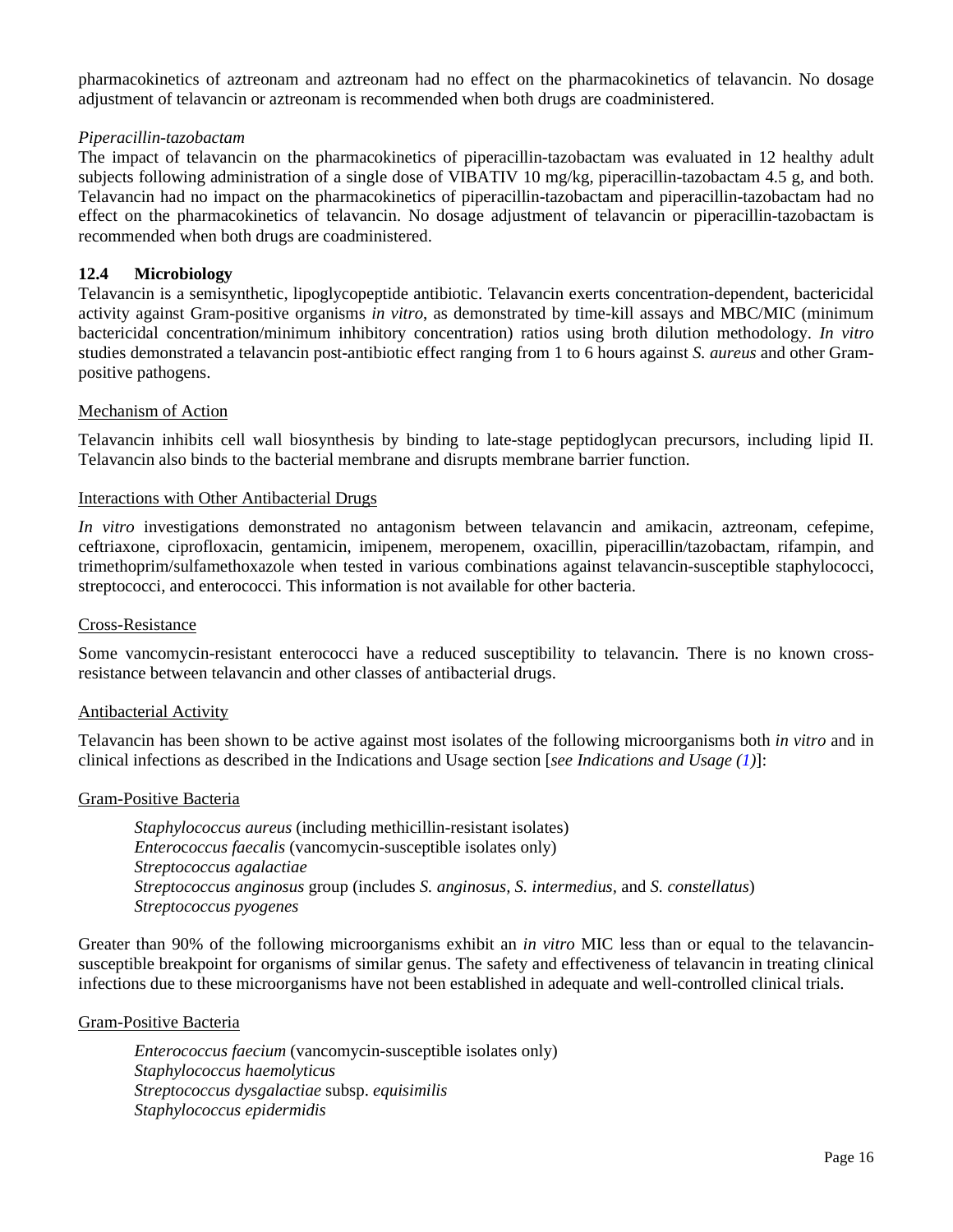## Susceptibility Testing

For specific information regarding susceptibility test interpretive criteria and associated test methods and quality control standards recognized by FDA for this drug, please see: [https://www.fda.gov/STIC.](https://www.fda.gov/STIC)

# <span id="page-16-0"></span>**13 NONCLINICAL TOXICOLOGY**

## <span id="page-16-1"></span>**13.1 Carcinogenesis, Mutagenesis, Impairment of Fertility**

Long-term studies in animals to determine the carcinogenic potential of telavancin have not been performed.

Neither mutagenic nor clastogenic potential of telavancin was found in a battery of tests including: assays for mutagenicity (Ames bacterial reversion), an *in vitro* chromosome aberration assay in human lymphocytes, and an *in vivo* mouse micronucleus assay.

Telavancin did not affect the fertility or reproductive performance of adult male rats (up to 100 mg/kg/day for at least 4 weeks prior to mating) or female rats ( up to 150 mg/kg/day for at least 2 weeks prior to mating).

Male rats given 50 or 100 mg/kg/day telavancin for 6 weeks, at exposure levels similar to those measured in clinical studies, displayed altered sperm parameters that were reversible following an 8-week recovery period. A longer dosing period showed that telavancin caused histopathological changes in the seminiferous tubules and epididymides of the rat testis after 13 weeks of administration at 50 or 100 mg/kg/day. These changes were reversible at the end of a 4 week recovery period.

## <span id="page-16-2"></span>**13.2 Animal Toxicology and/or Pharmacology**

Two-week administration of telavancin in rats produced minimal renal tubular vacuolization with no changes in BUN or creatinine. These effects were not seen in studies conducted in dogs for similar duration. Four weeks of treatment resulted in reversible elevations in BUN and/or creatinine in association with renal tubular degeneration that further progressed following 13 weeks of treatment.

These effects occurred at exposures (based on AUCs) that were similar to those measured in clinical trials.

The potential effects of continuous venovenous hemofiltration (CVVH) on the clearance of telavancin were examined in an *in vitro* model using bovine blood. Telavancin was cleared by CVVH and the clearance of telavancin increased with increasing ultrafiltration rate [*see Overdosage [\(10\)](#page-11-1)*].

### <span id="page-16-3"></span>**14 CLINICAL STUDIES**

### <span id="page-16-4"></span>**14.1 Complicated Skin and Skin Structure Infections**

Adult patients with clinically documented complicated skin and skin structure infections (cSSSI) were enrolled in two randomized, multinational, multicenter, double-blinded trials (Trial 1 and Trial 2) comparing VIBATIV (10 mg/kg IV every 24 hours) with vancomycin (1 g IV every 12 hours) for 7 to 14 days. Vancomycin dosages could be adjusted per site-specific practice. Patients could receive concomitant aztreonam or metronidazole for suspected Gram-negative and anaerobic infection, respectively. These trials were identical in design, enrolling approximately 69% of their patients from the United States.

The trials enrolled adult patients with cSSSI with suspected or confirmed MRSA as the primary cause of infection. The all-treated efficacy (ATe) population included all patients who received any amount of study medication according to their randomized treatment group and were evaluated for efficacy. The clinically evaluable population (CE) included patients in the ATe population with sufficient adherence to the protocol.

The ATe population consisted of 1,794 patients. Of these, 1,410 (79%) patients were clinically evaluable (CE). Patient baseline infection types were well-balanced between treatment groups and are presented in [Table](#page-17-0) 9.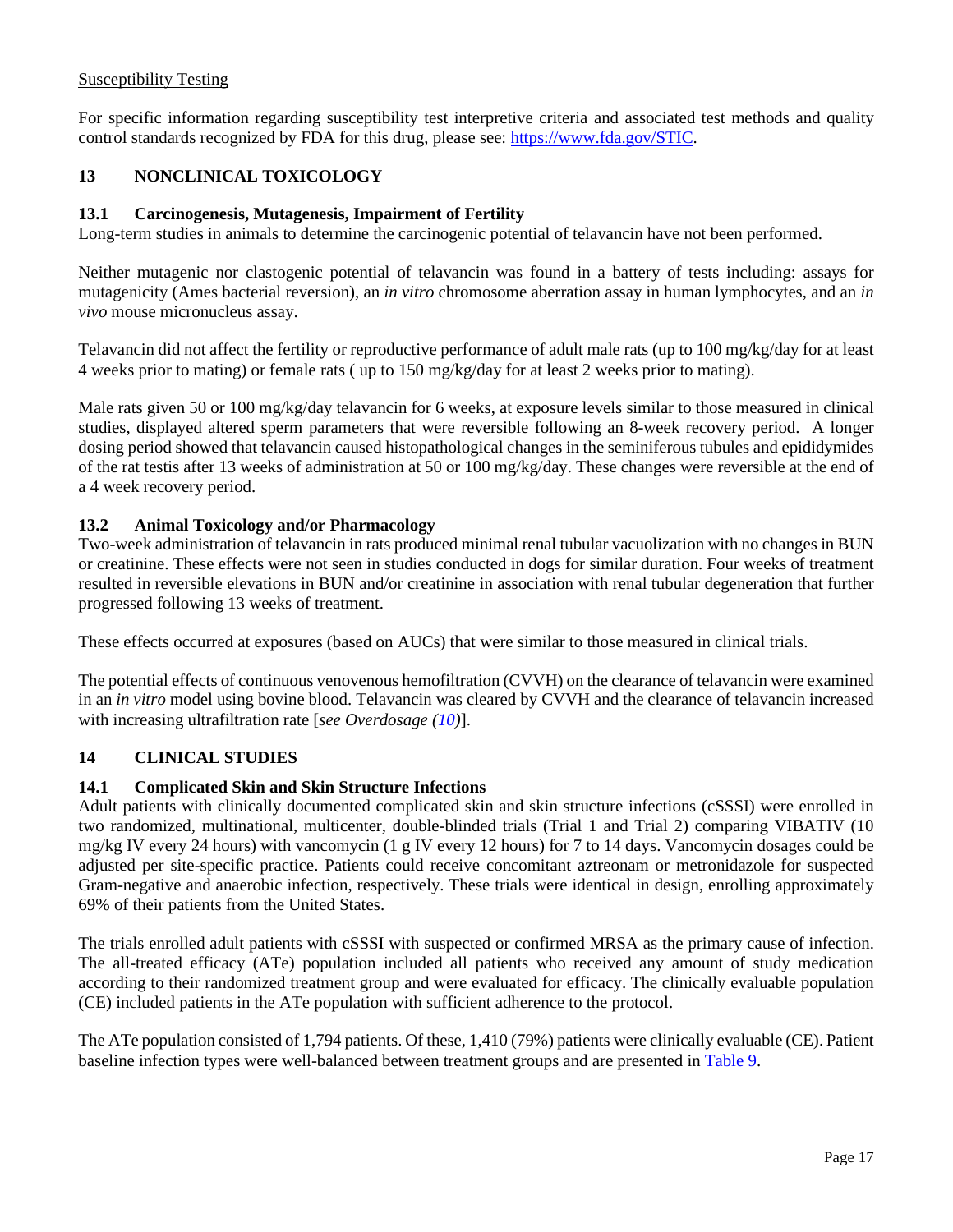| Tavit 7.<br>Daschile Thection Types in Cooper Trials T and $2 - A T C T$ optimation |                               |                           |  |
|-------------------------------------------------------------------------------------|-------------------------------|---------------------------|--|
|                                                                                     | <b>VIBATIV</b><br>$(N=884)^1$ | Vancomycin<br>$(N=910)^1$ |  |
| Type of infection                                                                   |                               |                           |  |
| Major Abscess                                                                       | 375 (42.4%)                   | 397 (43.6%)               |  |
| Deep/Extensive Cellulitis                                                           | 309 (35.0%)                   | 337 (37.0%)               |  |
| <b>Wound Infection</b>                                                              | 139 (15.7%)                   | 121 (13.3%)               |  |
| <b>Infected Ulcer</b>                                                               | $45(5.1\%)$                   | $46(5.1\%)$               |  |
| <b>Infected Burn</b>                                                                | $16(1.8\%)$                   | $9(1.0\%)$                |  |

# <span id="page-17-0"></span>**Table 9: Baseline Infection Types in cSSSI Trials 1 and 2 – ATe Population**

<sup>1</sup> Includes all patients randomized, treated, and evaluated for efficacy

The primary efficacy endpoints in both trials were the clinical cure rates at a follow-up (Test-of-Cure) visit in the ATe and CE populations. Clinical cure rates in Trials 1 and 2 are displayed for the ATe and CE population in Table 10.

**Table 10: Clinical Cure at Test-of-Cure in cSSSI Trials 1 and 2 – ATe and CE Populations**

|     | Trial 1         |                 | <b>Trial 2</b>        |                 |                 |                       |
|-----|-----------------|-----------------|-----------------------|-----------------|-----------------|-----------------------|
|     | <b>VIBATIV</b>  | Vancomycin      | <b>Difference</b>     | <b>VIBATIV</b>  | Vancomycin      | <b>Difference</b>     |
|     | $\%$ (n/N)      | $\%$ (n/N)      | $(95\% \text{ CI})^1$ | $\%$ (n/N)      | $\%$ (n/N)      | $(95\% \text{ CI})^1$ |
| ATe | 72.5% (309/426) | 71.6% (307/429) | $0.9(-5.3, 7.2)$      | 74.7% (342/458) | 74.0% (356/481) | $0.7(-5.1, 6.5)$      |
| CE  | 84.3% (289/343) | 82.8% (288/348) | $1.5(-4.3, 7.3)$      | 83.9% (302/360) | 87.7% (315/359) | $-3.8(-9.2, 1.5)$     |

**1** 95% CI computed using a continuity correction

The cure rates by pathogen for the microbiologically evaluable (ME) population are presented in Table 11.

### **Table 11: Clinical Cure Rates at the Test-of-Cure for the Most Common Pathogens in cSSSI Trials 1 and 2 – ME Population1**

|                               | <b>VIBATIV</b><br>% (n/N) | Vancomycin      |
|-------------------------------|---------------------------|-----------------|
|                               |                           | % (n/N)         |
| Staphylococcus aureus (MRSA)  | 87.0% (208/239)           | 85.9% (225/262) |
| Staphylococcus aureus (MSSA)  | 82.0% (132/161)           | 85.1% (131/154) |
| <i>Enterococcus faecalis</i>  | 95.6% (22/23)             | 80.0% (28/35)   |
| Streptococcus pyogenes        | 84.2% (16/19)             | 90.5% (19/21)   |
| Streptococcus agalactiae      | 73.7% (14/19)             | 86.7% (13/15)   |
| Streptococcus anginosus group | 76.5% (13/17)             | $100.0\%$ (9/9) |

<sup>1</sup> The ME population included patients in the CE population who had Gram-positive pathogens isolated at baseline and had central identification and susceptibility of the microbiological isolate(s).

Of the 1784 patients in the ATe population in the two cSSSI trials, 32 patients had baseline *S. aureus* bacteremia: 21 patients (2.4%, including 13 with MRSA) were treated with VIBATIV and 11 patients (1.2%, including 4 with MRSA) were treated with vancomycin. In these bacteremic patients, the clinical cure rate at Test-of-Cure was 57.1% (12/21) for the VIBATIV-treated patients and 54.6% (6/11) for the vancomycin-treated patients. Given the limited sample size in this subgroup, the interpretation of these results is limited.

In the two cSSSI trials, clinical cure rates were similar across gender and race. Clinical cure rates in the VIBATIV clinically evaluable (CE) population were lower in patients  $\geq 65$  years of age compared with those <65 years of age. A decrease of this magnitude was not observed in the vancomycin CE population. Clinical cure rates in the VIBATIV CE population <65 years of age were  $503/581$  (87%) and in those  $\geq 65$  years were 88/122 (72%). In the vancomycin CE population clinical cure rates in patients <65 years of age were 492/570 (86%) and in those ≥65 years was 111/137 (82%). Clinical cure rates in the VIBATIV-treated patients were lower in patients with baseline CrCl ≤50 mL/min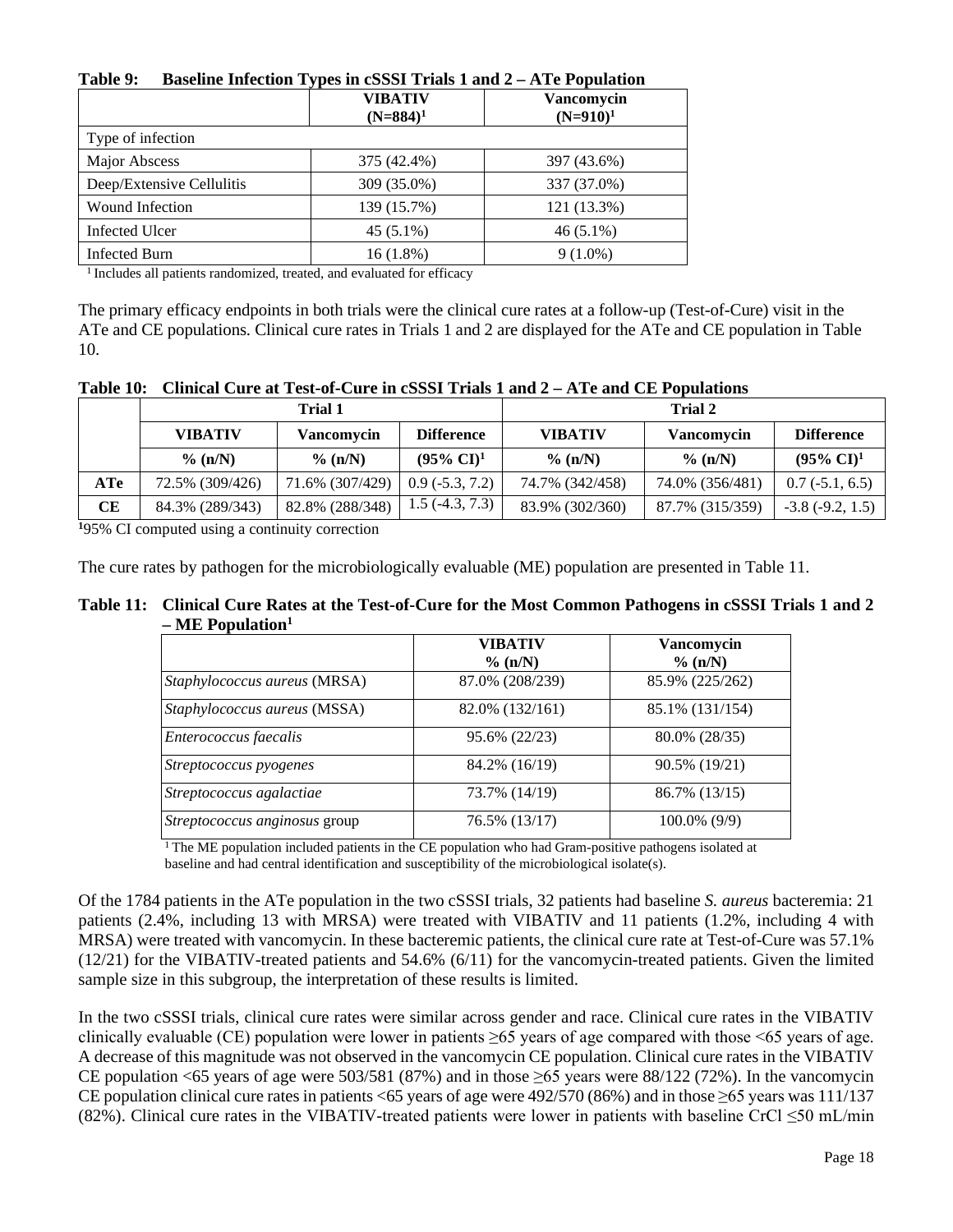compared with those with CrCl >50 mL/min. A decrease of this magnitude was not observed in the vancomycintreated patients [*see Warnings and Precautions [\(5.2\)](#page-4-5)*].

# <span id="page-18-0"></span>**14.2 HABP/VABP**

Adult patients with hospital-acquired and ventilator-associated pneumonia were enrolled in two randomized, parallelgroup, multinational, multicenter, double-blinded trials of identical design comparing VIBATIV (10 mg/kg IV every 24 hours) with vancomycin (1 g IV every 12 hours) for 7 to 21 days. Vancomycin dosages could be adjusted for body weight and/or renal function per local guidelines. Patients could receive concomitant aztreonam or metronidazole for suspected Gram-negative and anaerobic infection, respectively. The addition of piperacillin/tazobactam was also permitted for coverage of Gram-negative organisms if resistance to aztreonam was known or suspected. Patients with known or suspected infections due to methicillin-resistant *Staphylococcus aureus* were enrolled in the studies.

Of the patients enrolled across both trials, 64% were male and 70% were white. The mean age was 63 years. At baseline, more than 50% were admitted to an intensive care unit, about 23% had chronic obstructive pulmonary disease, about 29% had ventilator-associated pneumonia and about 6% had bacteremia. Demographic and baseline characteristics were generally well-balanced between treatment groups; however, there were differences between HABP/VABP Trial 1 and HABP/VABP Trial 2 with respect to a baseline history of diabetes mellitus (31% in Trial 1, 21% in Trial 2) and baseline renal insufficiency (CrCl  $\leq$  50 mL/min) (36% in Trial 1, 27% in Trial 2).

All-cause mortality was evaluated because there is historical evidence of treatment effect for this endpoint. This was a protocol pre-specified secondary endpoint. The 28-day all-cause mortality outcomes (overall and by baseline creatinine clearance categorization) in the group of patients who had at least one baseline Gram-positive respiratory pathogen are shown in Table 12. This group of patients included those who had mixed Gram-positive/Gram-negative infections.

|                       |                                | Trial 1                   |            | Trial 2                  |            |
|-----------------------|--------------------------------|---------------------------|------------|--------------------------|------------|
|                       |                                | <b>VIBATIV</b>            | Vancomycin | <b>VIBATIV</b>           | Vancomycin |
| <b>All Patients</b>   | Mortality <sup>a</sup>         | 28.7%                     | 24.3%      | 24.3%                    | 22.3%      |
|                       |                                | $N = 187$                 | $N = 180$  | $N = 224$                | $N = 206$  |
|                       | Difference (95% CI)            | $4.4\%$ (-4.7%, 13.5%)    |            | $2.0\%$ (-6.1\%, 10\%)   |            |
| $CrCl \leq 50$ mL/min | Mortality <sup>a</sup>         | 41.8%                     | 35.4%      | 43.9%                    | 29.6%      |
|                       |                                | $N=63$                    | $N=68$     | $N=53$                   | $N=58$     |
|                       | Difference $(95\% \text{ CI})$ | $6.4\%$ ( $-10.4$ , 23.2) |            | 14.3% (-3.6, 32.2)       |            |
| $CrCl > 50$ mL/min    | Mortality <sup>a</sup>         | 22.0%                     | 17.6%      | 18.2%                    | 19.3%      |
|                       |                                | $N = 124$                 | $N = 112$  | $N = 171$                | $N = 148$  |
|                       | Difference $(95\% \text{ CI})$ | $4.4\%$ (-5.9, 14.7)      |            | $-1.1\%$ ( $-9.8, 7.6$ ) |            |

**Table 12: All-Cause Mortality at Day 28 in Patients with at Least One Baseline Gram- Positive Pathogen**

a Mortality rates are based on Kaplan-Meier estimates at Study Day 28. There were 84 patients (5.6%) whose survival statuses were not known up to 28 days after initiation of study drug and were considered censored at the last day known to be alive. Thirty-five of these patients were treated with VIBATIV and 45 were treated with vancomycin.

The protocol-specified analysis included clinical cure rates at the TOC (7 to 14 days after the last dose of study drug) in the co-primary All-Treated (AT) and Clinically Evaluable (CE) populations [\(Table](#page-19-2) 13). Clinical cure was determined by resolution of signs and symptoms, no further antibacterial therapy for HABP/VABP after end-oftreatment, and improvement or no progression of baseline radiographic findings. However, the quantitative estimate of treatment effect for this endpoint has not been established.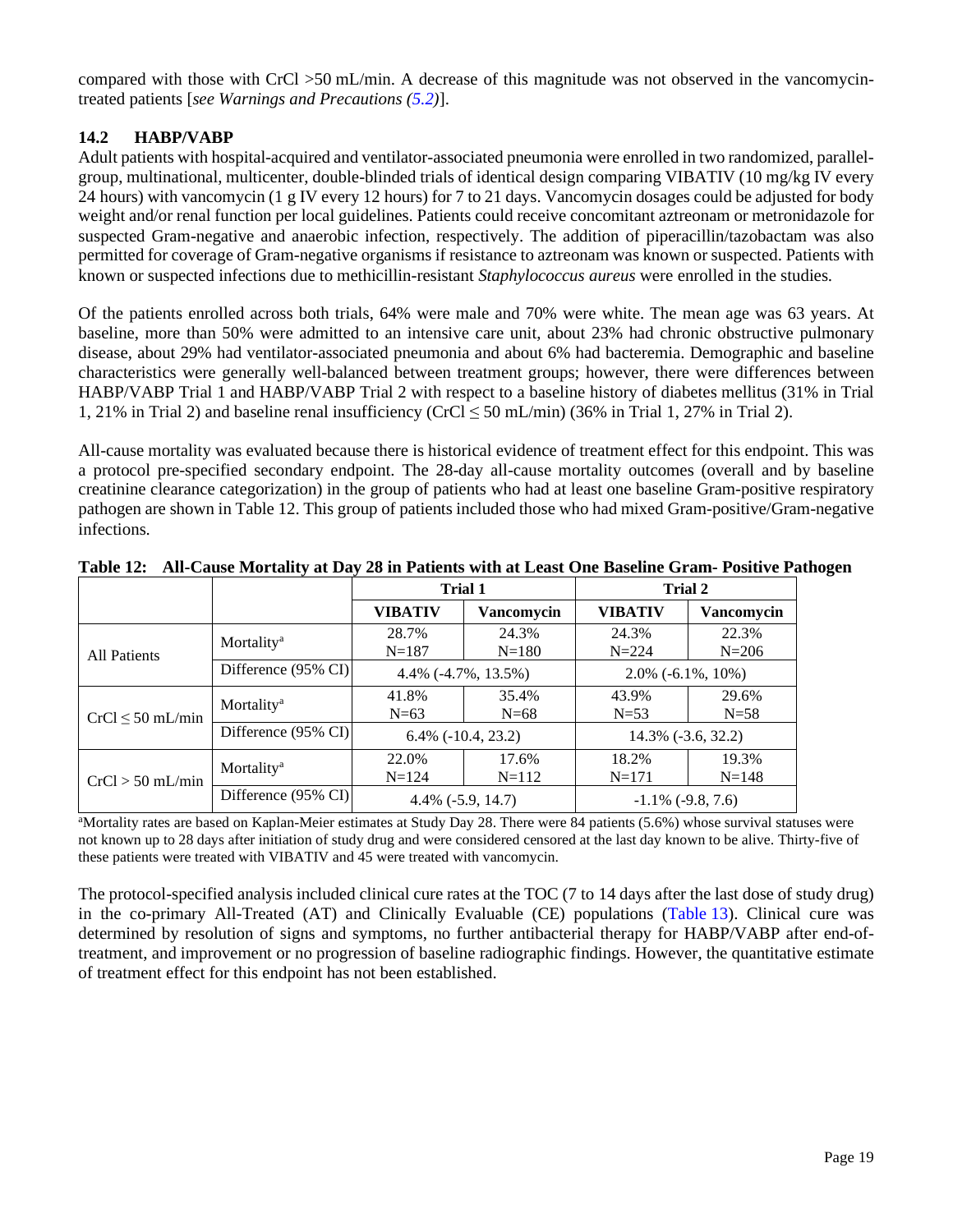| .                      | $\alpha$ control two points rated in Triang T and $\epsilon$ in the CDT operations |                    |                       |                    |  |
|------------------------|------------------------------------------------------------------------------------|--------------------|-----------------------|--------------------|--|
|                        | <b>Trial 1</b>                                                                     |                    | <b>Trial 2</b>        |                    |  |
|                        | <b>VIBATIV</b>                                                                     | <b>Vancomycin</b>  | <b>VIBATIV</b>        | <b>Vancomycin</b>  |  |
| $AT^a$                 | 57.5%<br>(214/372)                                                                 | 59.1%<br>(221/374) | 60.2%<br>(227/377)    | 60.0%<br>(228/380) |  |
| Difference<br>(95% CI) | $-1.6\%$ ( $-8.6\%$ , 5.5%)                                                        |                    | $0.2\%$ (-6.8%, 7.2%) |                    |  |
| $CE^b$                 | 83.7%<br>(118/141)                                                                 | 80.2%<br>(138/172) | 81.3%<br>(139/171)    | 81.2%<br>(138/170) |  |
| Difference<br>(95% CI) | $3.5\%$ ( $-5.1\%$ , $12.0\%$ )                                                    |                    | $0.1\%$ (-8.2%, 8.4%) |                    |  |

<span id="page-19-2"></span>**Table 13: Clinical Response Rates in Trials 1 and 2 – AT and CE Populations**

<sup>a</sup> All-Treated (AT) Population: Patients who received at least one dose of study medication

bClinically Evaluable (CE) Population: Patients who were clinically evaluable

Among the 797 patients with at least one Gram-positive respiratory pathogen at baseline, 73 patients had concurrent *S. aureus* bacteremia: 35 patients (8.5%, including 21 with MRSA) were treated with VIBATIV and 38 patients (9.8%, including 24 with MRSA) were treated with vancomycin. In these bacteremic patients, the 28-day all-cause mortality rate was 40.0% (14/35) for VIBATIV-treated patients and 39.5% (15/38) for vancomycin-treated patients. Given the limited sample size in this subgroup, the interpretation of these results is limited.

## <span id="page-19-1"></span>**16 HOW SUPPLIED/STORAGE AND HANDLING**

- Individual cartons of 750 mg single-dose vials (NDC 66220-315-11)
- Cartons of 12 individually packaged 750 mg single-dose vials (NDC 66220-315-22)

Store original packages at refrigerated temperatures of 2°C to 8°C (35°F to 46°F). Excursions to ambient temperatures (up to 25°C (77°F) are acceptable. Avoid excessive heat.

## <span id="page-19-0"></span>**17 PATIENT COUNSELING INFORMATION**

Advise the patient to read the FDA-approved patient labeling *(Medication Guide).*

### Embryo-Fetal Toxicity

Advise pregnant women and females of reproductive potential of the potential risk to a fetus. Advise females to inform their healthcare provider of a known or suspected pregnancy *[see Warnings and Precautions [\(5.4\)](#page-5-0) and Use in Specific Populations [\(8.1,](#page-9-0) [8.3\)](#page-10-1)].* 

Advise female patients of reproductive potential to use effective contraception during treatment with VIBATIV and for 2 days after the final dose *[see Use in Specific Populations [\(8.3\)](#page-10-1)]*

### Diarrhea

Diarrhea is a common problem caused by antibiotics that usually ends when the antibiotic is discontinued. Sometimes after starting treatment with antibiotics, patients can develop watery and bloody stools (with or without stomach cramps and fever) even as late as 2 or more months after having received the last dose of the antibiotic. If this occurs, patients should contact their physician as soon as possible.

### Antibacterial Resistance

Patients should be counseled that antibacterial drugs including VIBATIV should only be used to treat bacterial infections. They do not treat viral infections (e.g., the common cold). When VIBATIV is prescribed to treat a bacterial infection, patients should be told that although it is common to feel better early in the course of therapy, the medication should be taken exactly as directed. Skipping doses or not completing the full course of therapy may: (1) decrease the effectiveness of immediate treatment, and (2) increase the likelihood that the bacteria will develop resistance and will not be treatable by VIBATIV or other antibacterial drugs in the future.

### Common Adverse Effects